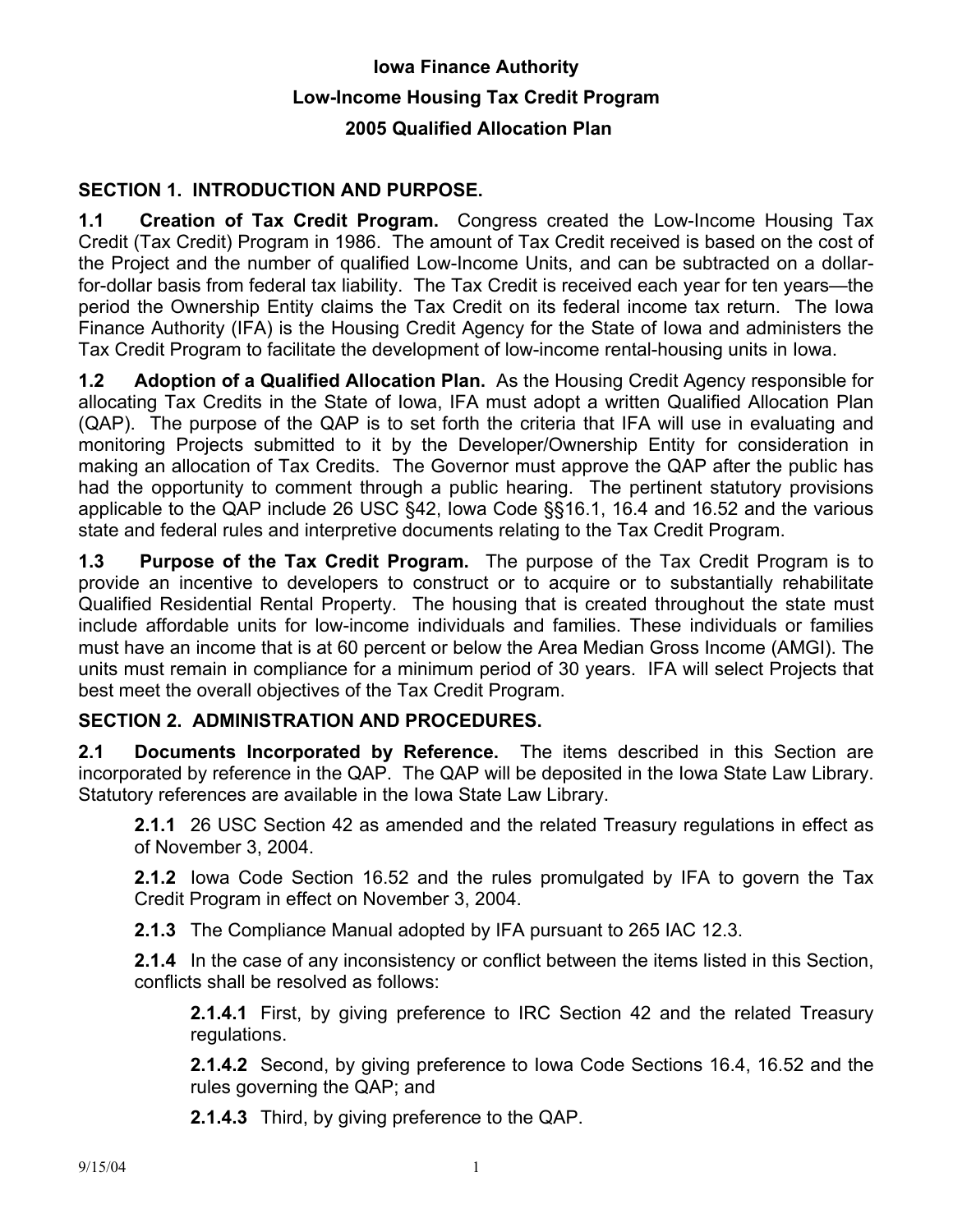**2.2 Schedule.** The Tax Credit Program will follow the schedule published on IFA's web site at http://www.ifahome.com. IFA will have at least one reservation cycle per year. Additional reservation cycles may be made throughout the year at the sole discretion of IFA.

**2.3 Tax Credit Amount Available.** The amount of Tax Credits available in Iowa in each calendar year reflects the sum of the amounts allowed as the State Tax Credit Ceiling under IRC Section 42(h)(3)(C). This amount may be increased by returned Tax Credits from prior years, Tax Credits allocated to Iowa from the national Tax Credit pool or by new legislation increasing the amount of Tax Credits distributed to each state.Any unallocated or recovered Tax Credits or a combination of both may be awarded as part of the current year cycle of awards for Tax Credits, or may be carried over to the next year's cycle of awards at the discretion of the Board.

**2.4 Tax Credit Cap for Single Developer/Consultant.** IFA will not allocate more than \$700,000 in Tax Credits to a single Developer/Consultant with multiple Projects. However, if one or more of the Projects are in Qualified Census Tracts or Difficult Development Areas this Tax Credit cap may be increased by 30% for appropriately located Projects. A Developer/Consultant may submit as many Projects as the Developer/Consultant chooses. IFA will select which Projects are awarded Tax Credits based on the QAP. In the event a party is acting as a consultant for a Project and is not the Developer of such Project, the amount of Tax Credits counted against the Developer's cap will be determined by the percentage of the consultant fee for that Project. For example, if a consultant receives 15% of the total Developer/consultant fee, 15% of the Tax Credits allocated to the Project will be counted against the Developer's cap.

**2.5 Tax Credit Cap for a Single Project.** IFA will not allocate more than \$500,000 in Tax Credits for a single Project. However, if the Project is in a Qualified Census Tract or Difficult Development Area, this Tax Credit cap may be increased by 30% for appropriately located Projects.

**2.6 Non-profit Set-Aside.** In accordance with IRC Section 42 and Iowa Code Section 16.52, at least 10 percent of the annual State Ceiling must be set-aside for Qualified Non-profit Organizations that own an interest in and materially participate in the development and the operation of a Project. This Tax Credit amount cannot be used for any other purpose, and any unused Tax Credit portion may be carried over at the end of the allocation year. Any amount of the Tax Credit carried over at the end of the allocation year shall be used to fund Non-profit Projects during the following year. IFA shall allocate Tax Credits from the 10 percent set-aside to Qualified Non-profit Organizations based upon the selection criteria and scoring and other factors described in this QAP. Non-profit Developers shall be scored with all of the for-profit Developers except that the 10 percent Non-profit set-aside shall be available in its entirety until the set-aside is fully allocated. In the event this set-aside is exhausted, Projects proposed for the Non-profit Set-Aside shall be permitted to compete for the remaining annual State Ceiling.

9/15/04 2 **2.7 Service Enriched.** IFA will set-aside 30 percent of the annual State Ceiling for Projects in which at least 60% of Low-Income Units are both rent restricted and occupied by individuals whose income is 40% or less of AMGI, and up to 40% of the Low-Income Units are both rent restricted and occupied by individuals whose income is 60% or less AMGI, and have a supportive service plan as outlined in an attachment to the Application. To qualify for this setaside (1) 25 to 49% of the units must be set-aside for People with Disabilities within an Integrated Setting or a setting that promotes homeownership; or (2) 50 to 100% of the units must be set-aside for People with Disabilities within a Single-Purpose Setting. Any unused Tax Credits remaining from this set-aside may be returned to the general pool and allocated in the current year. IFA shall allocate Tax Credits from this 30 percent set-aside based upon the QAP. Service Enriched Housing Projects shall be scored with all the Projects except that the 30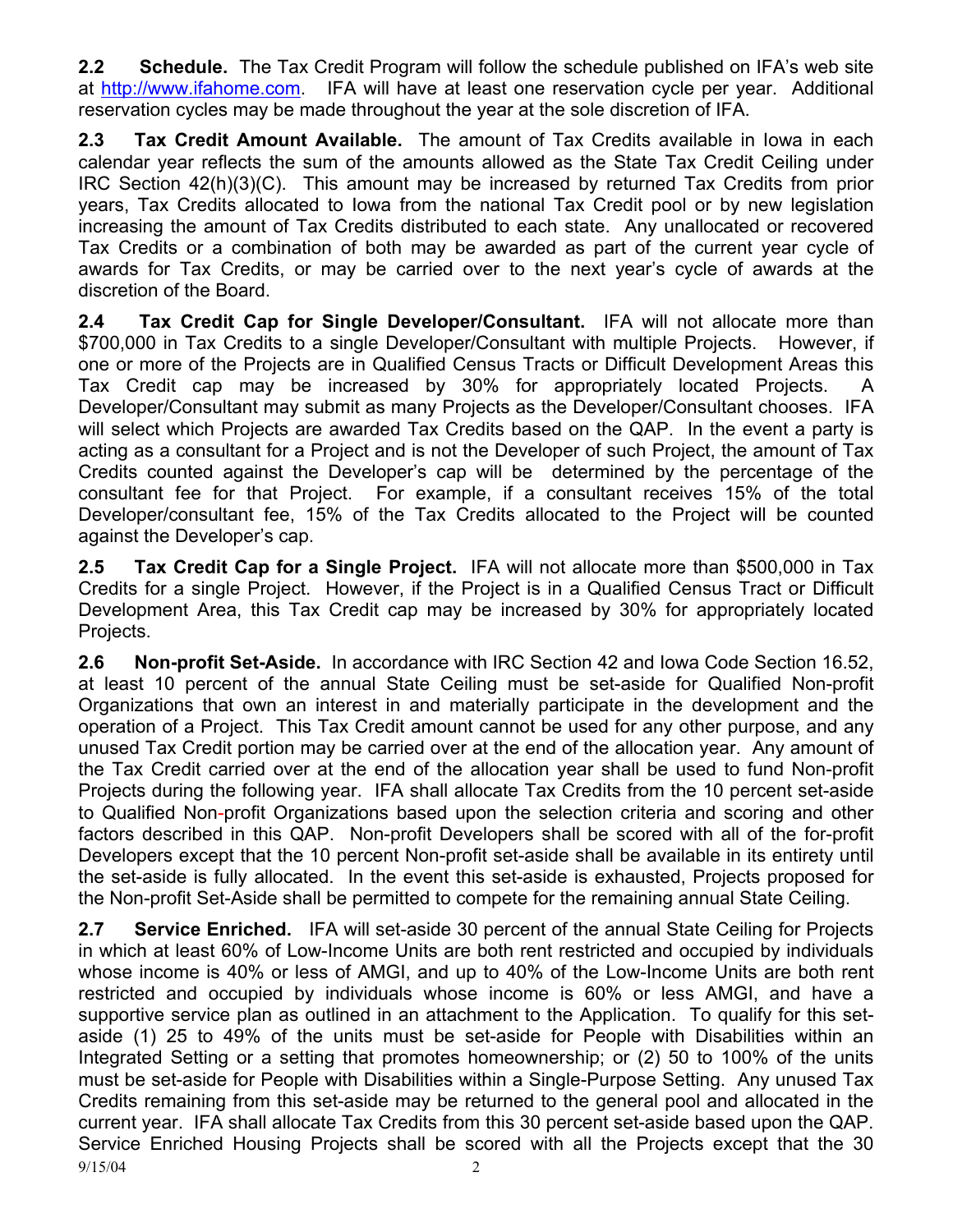percent set-aside shall be available in its entirety until the set-aside is full allocated. In the event this set-aside is exhausted, Projects proposed for the Service Enriched Housing set-aside shall be permitted to compete in the set-asides that the Project is eligible and for the remaining annual State Ceiling.

**2.8 Affordable Assisted Living Set-Aside.** IFA will set-aside 10 percent of the annual State Ceiling for Affordable Assisted Living Projects that include Low-Income Units. To qualify for this set-aside in a MSA county, at least 40% of the Low-Income Units must be both rent restricted and occupied by individuals whose income is 40% or less of AMGI. To qualify for this set-aside in a non-MSA county, all Low-Income Units must be both rent restricted and occupied by individuals whose income is 60% or less of AMGI. In addition to the above requirements, the Project must also obtain and retain certification as an assisted living program through the appropriate state agency upon Project completion, obtain and retain enrollment as a Medicaid waiver provider or maintain a contract with an enrolled Medicaid waiver provider and have a supportive service plan as outlined in an attachment to the Application. Any unused Tax Credits remaining from this set-aside may be returned to the annual State Ceiling. IFA shall allocate Tax Credits from this 10 percent set-aside based upon the QAP. Affordable Assisted Living Projects shall be scored with all of the Projects except that the 10 percent set-aside shall be available in its entirety until the set-aside is fully allocated. In the event this set-aside is exhausted, Projects proposed for Affordable Assisted Living shall be permitted to compete in the set-asides that the Project is eligible and for the remaining annual State Ceiling.

**2.9 Preservation Set-Aside.** IFA will set-aside 20 percent of the annual State Ceiling for the preservation of qualifying projects. Projects applying for this set-aside must be one or more of the following: (1) federal, state, or locally assisted housing preservation including low-income housing units subsidized under the following or similar programs, Section 236; Section 221(d)(3) Below Market Rate (BMIR); Section 221(d)(3) Market Rate with Section 8 rental assistance; HUD developments with Section 8 project-based rental assistance; Section 221(d)(4); and Section 515 Rural Housing Development; (2) adaptive reuse of existing buildings; and (3) conversion of existing market rate developments to affordable housing. In all instances, the Ten Year Rule will apply. Any unused Tax Credits remaining from this set-aside may be returned to the annual State Ceiling. IFA shall allocate Tax Credits from this 20 percent set-aside based upon the QAP. Preservation Projects shall be scored with all the Projects except that the 20 percent set-aside shall be available in its entirety until the set-aside is fully allocated. In the event this set-aside is exhausted, Projects proposed for the Preservation set-aside shall be permitted to compete in other set asides that the Project is eligible and for the remaining annual State Ceiling.

**2.10 Fees.** IFA shall collect the fees described below for the Tax Credit Program. Checks for the fees must be made payable to the Iowa Finance Authority. An Application shall not be accepted unless the Application fee accompanies the Application. The reservation fee will be due within 10 business days after the date of the Tax Credit Reservation letter. If the reservation fee is not received, IFA may withdraw the reservation of Tax Credits from the Ownership Entity. IFA will not issue a Form 8609 until the compliance monitoring fee is paid in full. All fees are nonrefundable, except if there are residual funds after market study provisions are paid, the funds will be reimbursed on a pro-rata basis.

# *Fee type* All Applicants Application Fee \$1,000 Market Study Fee  $$5,000$  Affordable Assisted Living Projects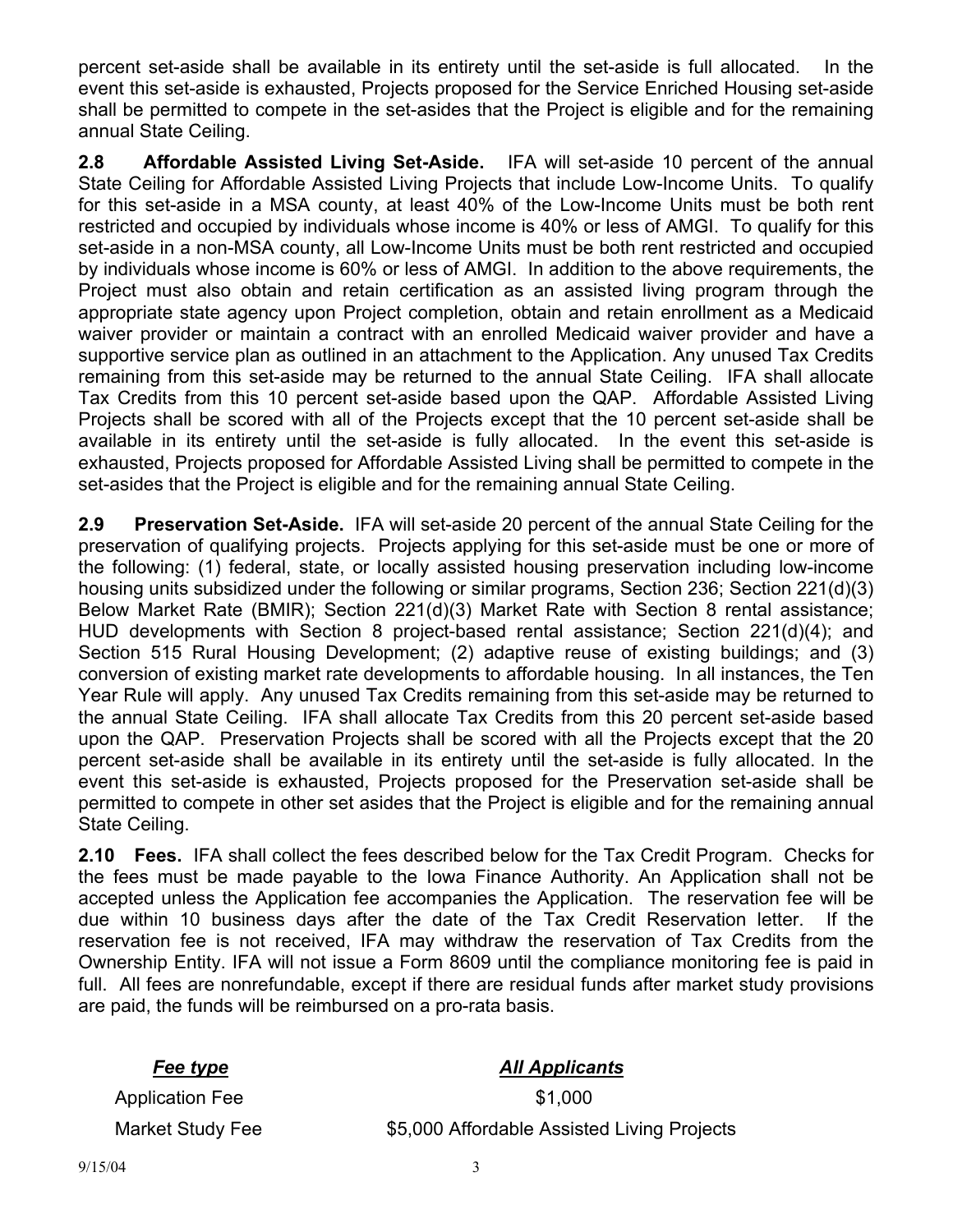|                        | \$4,000 Family/Older Person Projects                                                                                               |
|------------------------|------------------------------------------------------------------------------------------------------------------------------------|
| <b>Reservation Fee</b> | 1 percent of the total ten year Tax Credit amount.                                                                                 |
| Compliance             | \$15 per unit x total compliance period                                                                                            |
| Monitoring             | (Example: \$15 per unit x 24 unit Project x 30 year total compliance<br>period = $$10,800$ paid in full prior to issuance of 8609) |

**2.11 Application Process.** Upon request, IFA will forward an Application Package that is consistent with the provisions of this QAP to a potential Developer on disk; it is also available on the Internet at http://www.ifahome.com. In the event it becomes necessary to amend the Application Package, IFA will post the amended version of the Application Package on its web site at the above address. Developers are advised to check IFA's web site periodically for any amendments or modifications to the Application Package. A Developer's application must include an acknowledgement of any amendments or modifications to the Application Package. As described in Section 5.7, the developer may elect to have IFA commission a market study prior to the Application due date. If the Developer elects this option, the information required for the IFA commissioned study must be received by IFA by 3:00 p.m. local time, the date it is due. Developers that do not elect to have IFA commission a market study prior to the Application due date will be required to submit the information required for the IFA commissioned market study with the Application.

**2.11.1** All Applications must be completed using the Application form provided by IFA. Any substitute Application will disqualify a Project from consideration. Use of prior year or pre-Board approved Application is prohibited. Only one Application will be allowed per Project.

**2.11.2** The Developer must submit one original and two complete printed copies of the Application Package by the due date. All three printed copies must be on letter size paper, bound in a three ring binder(s) and all exhibits **must be tabbed with the number or letter assigned in the Application.** Late filed Applications will be rejected outright and returned to the Developer. An Application will be late if it is not actually received in the offices of IFA by 3:00 p.m. Local Time the date it is due.

**2.11.3** No amendments will be accepted to the Developer's Application after the Application due date, except as provided by the QAP.

**2.11.4** If a Developer is applying for State HOME funds, the Developer must complete the HOME sections and attach the appropriate information as more fully described in the HOME Application and instructions. IDED and IFA shall appoint a Joint Review Team to review Applications applying for HOME funds and Tax Credits. No additional points will be awarded to a Developer that seeks HOME funding. IDED has the sole and final authority with respect to any award of HOME funds, while IFA has the sole and final authority with respect to any reservation of Tax Credits.

**2.11.5** IFA may conduct joint reviews with other funding sources such as the Senior Living Trust. If a Developer is applying for Senior Living Trust funds, the Developer must attach the appropriate information for Senior Living Trust funds to the Application. IFA will appoint a review team to review Applications applying for Senior Living Trust information and Tax Credits. No additional points will be awarded to a Developer that seeks Senior Living Trust funds. IFA has the sole and final authority with respect to any award of Senior Living Trust funds.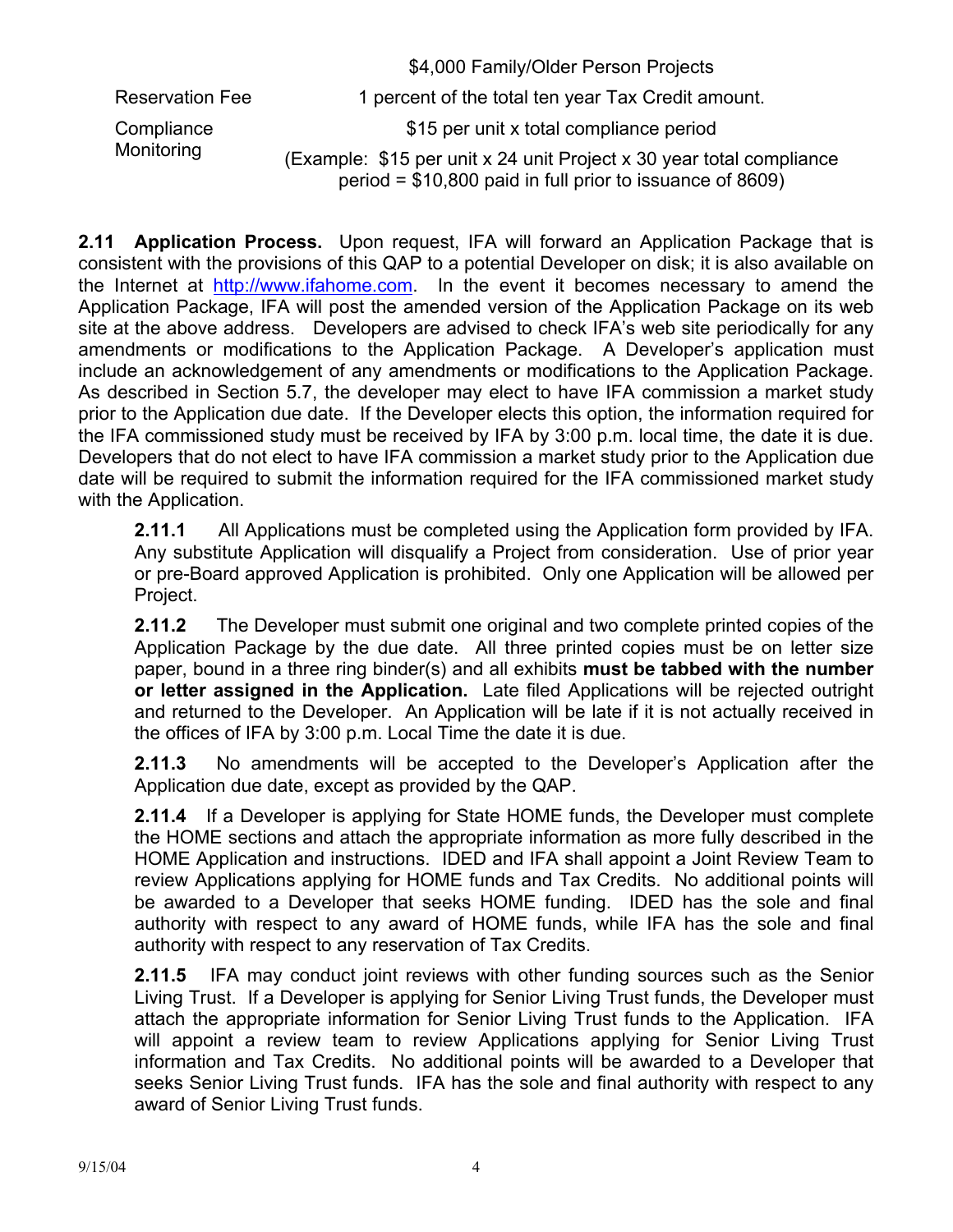**2.12 Contacts with IFA before the Application is received.** IFA will designate a contact(s) for the Tax Credit Program to receive questions before the Applications are due. The contact(s) will be identified on IFA's web site. Questions concerning the QAP and the Application may be addressed in writing to IFA's contact(s) by mail, E-mail, hand delivery or facsimile. Questions received and answers provided by IFA will be posted to IFA's web site, generally on a weekly basis. Individual responses will not be sent to Developers. IFA shall not be bound by any oral representation made in connection with the Application or award of Tax Credit Reservations.

**2.13 Contact with IFA after the Application is received.** Once an Application is received by IFA, neither the Developer nor any person on behalf of the Ownership Entity may contact IFA's Board, Evaluators or other IFA staff to discuss the Application or any of its components for the round under consideration, except as specifically allowed by the QAP. Any such contact shall result in rejection of the Ownership Entity's Application. IFA staff or a Developer or their representative may contact each other to discuss matters unrelated to the Tax Credit Application under review. During the evaluation period Applications will not be made available to the public for examination and copying. Following the due date of the Applications and after the information is collected, IFA will post on its web site the aggregate totals of: Applications, dollars requested, units, acquisition/rehab or new, older persons/family, profit or Non-profit, and Applications for set-asides. After the Board approves the selections and awards Tax Credits, Applications and files are public information and available for inspection and copy in accordance with Iowa Code Chapter 22. Also see Section 2.26. This Section does not preclude IFA from contacting the Developer, as appropriate, for the purpose of conducting a site inspection as more fully described in Section 2.18.

**2.14 Notification of Chief Executive Officer—Local Jurisdiction.** The Developer will be required to identify the city in which the proposed Project will be located and include the name and address of the chief executive officer of the city. See IRC Section 42(m)(1)(A)(ii). Upon receipt of an Application, IFA will notify the chief executive officer of the city of the proposed Project. This notification will include characteristics of the proposed Project and provide an opportunity for the Governmental Entity to comment on the Project.

**2.15 Binding Obligations.** The representations made in the Application shall bind the Developer and become a contractual obligation of the Developer and the Ownership entity and any entity the Developer or the Ownership Entity is representing in the presentation of the Application or a successor in interest in the event Tax Credits are awarded to a proposed Project. The QAP and the Application with any permitted amendments either prior to the reservation of Tax Credits or after the Carryover Allocation, issuance of Form 8609 or during the Compliance Period and any other agreements executed between IFA and the Ownership Entity shall constitute the agreement between the parties.

**2.16 Land Use Restrictive Covenants (aka Land Use Restrictive Agreement (LURA).** The Project shall be subject to the LURA which requires among other things, that the Project will be used for affordable housing for the required 15 year compliance period and the required 15 year extended compliance period. If the Ownership Entity has agreed to extend the time period of affordability and has waived rights to early termination of the extended use period in its Application, the LURA will reflect the additional Compliance Period for which the Ownership Entity has waived its rights to early termination. In the event an Ownership Entity receives HOME funding for a Project, the Ownership Entity must enter into a LURA with IFA for the longest Compliance Period required either by the Tax Credit Program or HOME regulations. The LURA shall contain covenants that run with the land requiring that the Property be used as an affordable housing Project until the end of the Compliance Period. The original document must be recorded before a Form 8609 is issued. The LURA must be binding on all successors of the Ownership Entity and run with the land as provided by Section 42(h)(6). Although the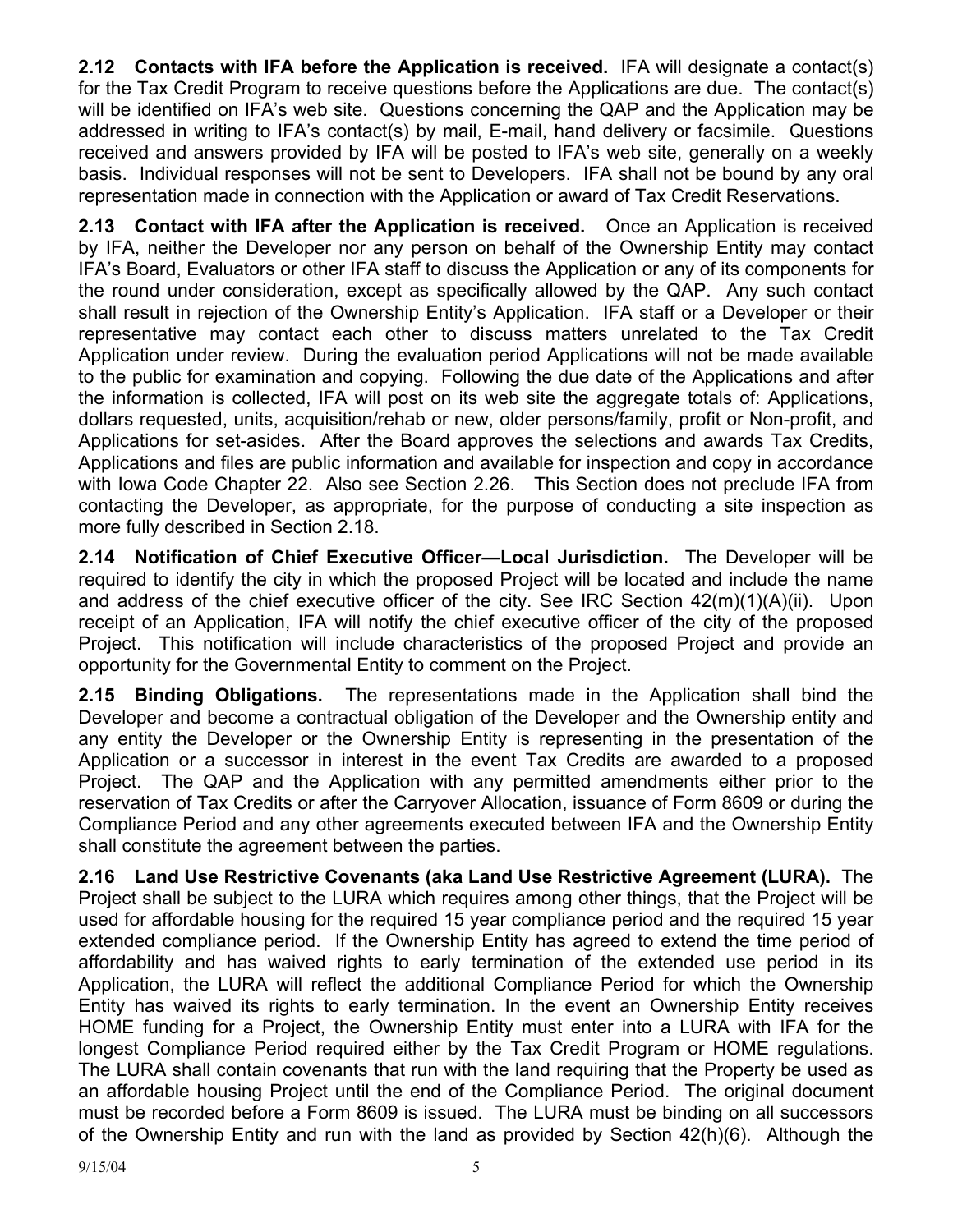LURA will terminate in the event of foreclosure, Section  $42(h)(6)(E)(ii)$  requires that certain limitations as to termination of tenancies and rent increases survive such foreclosure for a period of three years. As a result, all other lenders or prior lien holders must consent to the recording of the LURA as a restrictive covenant encumbering and running with the land and acknowledge and agree that those provisions of the LURA that set forth the requirements of section 42(h)(6)(E)(ii) of the Code are superior to the lender or lien holder's security interest and shall continue in full force and effect for a period of three (3) years following the date of acquisition of the Project by foreclosure (or instrument in lieu of foreclosure). The Ownership Entity must provide adequate evidence that the LURA is binding on all successors of the Ownership Entity and runs with the land. Adequate evidence includes but is not limited to a copy of a final title opinion showing all the current liens against the property or a title guaranty certificate showing exclusions.

**2.17 Other Information Sources.** IFA may contact other sources to obtain information regarding the materials contained in the Developer's Application to either verify the information or to obtain independent information regarding a Developer's Project. In the event IFA obtains information from other sources, the information shall be reduced to writing. The information will be available for review after the Applications have been evaluated and Tax Credits have been reserved.

**2.18 Site Visits.** IFA will make site visits as it deems necessary to review proposed Project sites and verify any of the information provided by the Developer in the Application. IFA shall prepare a document describing the site and make it available to the Board for review in the consideration of awarding Tax Credits to Projects. Developers will not be notified of a site visit unless access to a building(s) is required. If deemed necessary by IFA, Developers shall provide building access for inspection by Evaluators to, among other things, confirm basic structural soundness.

**2.19 Disclosure of Information Regarding Equity Investors or Syndicators.** The Application will require the Developer to reveal the name and address of all of the equity partners, investors or syndicators involved in a Project regardless of the nature of the placement of the Tax Credits. If the name of the equity partner or syndicator is not known at the time of Application, the Application can be amended after Tax Credits are awarded. A Form 8609 will not be issued unless the name of a syndicator or equity partner is revealed to IFA. Ownership Entities that have been awarded Tax Credits must also disclose the name and address of equity partners, investors or syndicators involved with Projects being monitored by IFA. Failure to supply the syndicator or equity partner or investor information may result in the filing of a Form 8823 with the Internal Revenue Service. See Treasury Regulation 1.42-5(a)(2)(ii); IRS Tax Memorandum No. 199944019, August 8, 1999.

**2.20 Document Timeliness.** All supporting documentation required by the Application must be no more than 180 days old on the date that the Application is submitted to IFA. Documents specifically produced for the Applications, including but not limited to: letters from the city regarding zoning, evidence of the availability of Utilities, financing commitment letters, market study and documents regarding Local Contributing Efforts must meet the timeliness requirement. Exceptions allowed would include, documents not specifically produced for the Application, such as a valid purchase agreement, deed, land title document, Articles of Incorporation and IRS letters to a Non-profit stating they are an exempt organization under 501(c)(3) or 501(c)(4).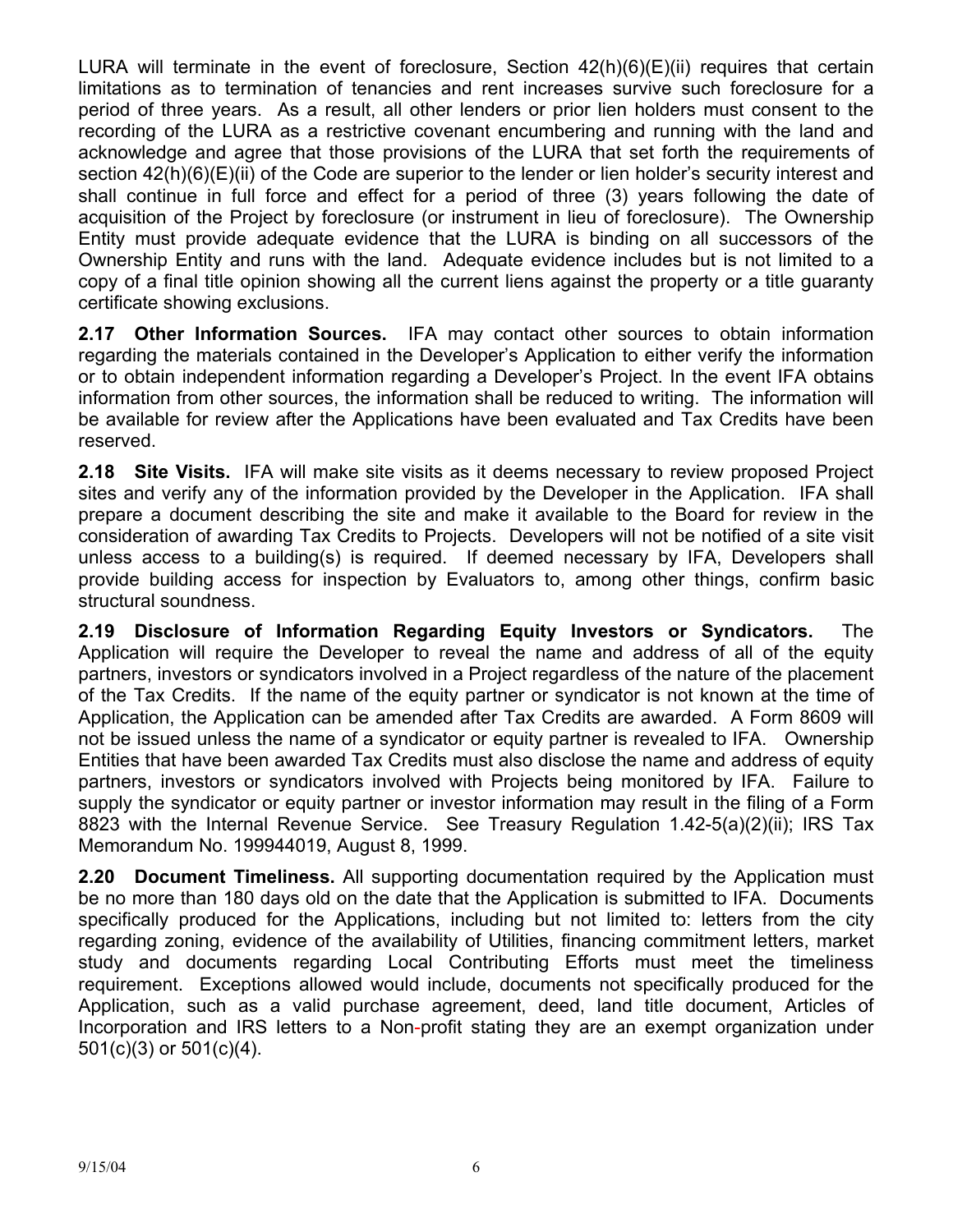**2.21 Opinions and Certifications.** The Application will require the Developer to file certifications and professional opinions in support of the Application. All certifications, opinions and documents submitted by attorneys, the Developer, or other professionals must be based on an independent investigation into the facts and circumstances regarding the proposed Project. Any opinion submitted by any professional that is not based on an independent investigation of the facts and circumstances of a proposed Project will not be accepted. All certifications must be in the form specified by IFA. The certifications shall be made under penalty of perjury.

**2.22 Fractional Rounding.** For the purposes of determining the number of units in a Developer's election(s), fractional units will be increased to the next whole unit.

**2.23 Self Evaluation.** IFA will include a self-evaluation form for both threshold and selection criteria for Developers to use to evaluate their Applications. The self-evaluation is for the convenience of the Developers and does not bind IFA to any information contained therein. Completing these exhibits is not required.

**2.24 Costs Associated with Application Preparation.** IFA is not responsible for any costs incurred by an Ownership Entity or Developer.

**2.25 Ownership of Applications.** By submitting an Application, a Developer agrees that IFA shall become the owner of the Application and that the Application shall not be returned to the Developers even in the event that no Tax Credits are awarded.

**2.26 Public Information.** At the conclusion of the selection process, the contents of all Applications shall be placed in the public domain and be opened to inspection by interested parties subject to the provisions of Iowa Code Chapter 22. IFA may treat all information submitted by a Developer as a public record unless the Developer properly requests that the information be treated as confidential information at the time the Application is submitted. Any request for confidential treatment of information must be included in a cover letter with the Application and must enumerate the specific grounds in Iowa Code Chapter 22 or other provisions of law that support treatment of the material as confidential and must indicate why disclosure is not in the best interest of the public. The request must also include the name, address, and telephone number of the person authorized by the Developer to respond to any inquiries by IFA concerning the confidential status of the materials. In the event IFA receives a request for the release of information that includes material a Developer has marked as confidential, IFA shall provide a written notice to the Developer regarding the request. Unless otherwise directed by a court of competent jurisdiction, IFA will release the requested information within 20 days after providing the written notice of the request to the Developer. The Developer's failure to request confidential treatment of material pursuant to this Section may be deemed by IFA as a waiver of any right to confidentiality.

**2.27 No Representation or Warranty Regarding the QAP.** IFA makes no representation or warranty to any person or entity as to compliance issues or the feasibility or viability of any Project.

**2.28 IFA Policy on Civil Rights Compliance.** IFA is an equal opportunity concern. The Ownership Entity and any of its employees, agents or sub-contractors doing business with IFA understands and agrees that it is the responsibility of the Developer and Ownership Entity to adhere to and comply with all federal civil rights legislation including the Fair Housing Laws, Section 504 of the Rehabilitation Act of 1973, the Americans With Disabilities Act as well as any state and local civil rights legislation. It is the legal responsibility of the Developer and Ownership Entity to be aware of and comply with all non-discrimination provisions of federal, state or local law.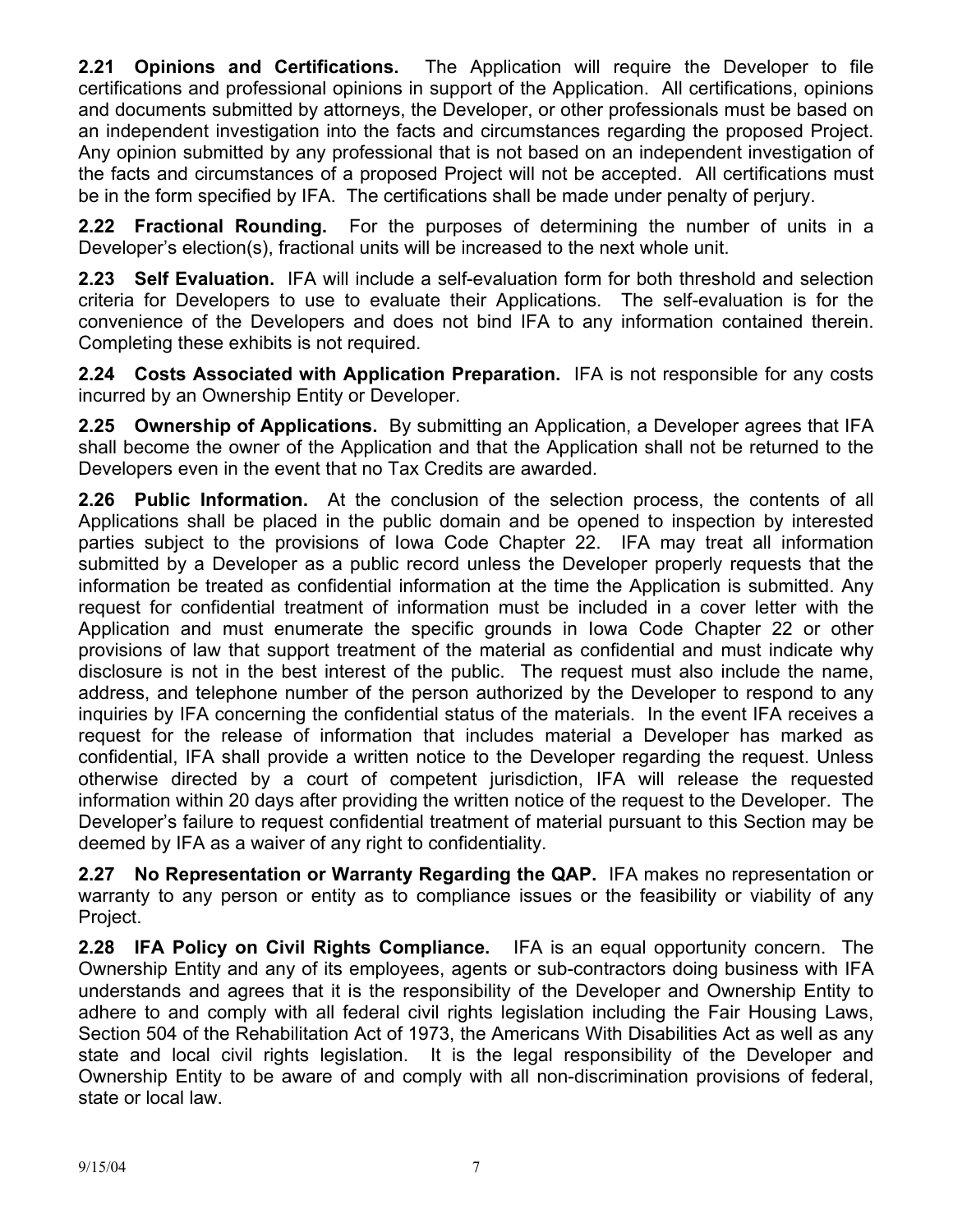**2.29 Tax Authorization Form.** An executed IRS Form 8821-Tax Information Authorization Form for each Developer for sharing of information between IFA and the IRS must be included in the Application Package. Form 8821 must be provided to IFA with the Application, at the time of Carryover Application, at the time the Project is placed in service and annually during the Compliance Period.

**SECTION 3. TAX-EXEMPT BOND FINANCED PROJECTS.** Under IRC Section 42(h)(4), Projects financed with tax-exempt bonds may be entitled to 30% present value Tax Credits not subject to the State Ceiling and without the need to participate in the competitive round. The requirements for a Project using tax-exempt bond financing are as follows:

**3.1 Private Activity Bond Cap.** The bonds to finance the Project must have received an allocation of private activity bond cap pursuant to IRC Section 146 and Iowa Code Chapter 7C. Additionally, principal payments on the bonds must be applied within a reasonable period to redeem the bonds. Tax Credits are allowed for that portion of a Project's Eligible Basis that is financed with the tax-exempt bonds. If 50 percent or more of a Project's aggregate basis (land and building) is so financed, the Project is entitled to Tax Credits for up to the full amount of Eligible Basis.

**3.2 Allocation Through IFA.** Projects financed with tax-exempt bonds are required to apply to IFA for an allocation and for a determination that the Project satisfies the requirements of the QAP. If the Project is a HUD/FHA insured mortgage through HUD's multifamily accelerated processing (MAP), IFA will accept the underwriting and market study information conducted by the MAP lender.

**3.3 Application Criteria.** Except as provided in this section, a Project using tax-exempt financing must satisfy all of the threshold requirements to be considered for Tax Credits. The market study provisions (Section 5.7) shall not apply to a tax-exempt bond financed project; however, a market study is required to be submitted by a disinterested third party analyst. The Tax Credit cap for a single Developer (Section 2.4), the Tax Credit cap for a single Project (Section 2.5), and the scoring criteria outlined in Section 6 shall not apply with respect to a taxexempt bond financed Project. The Board in its discretion may apply the provisions of Section 6.2 to determine whether to award Tax Credits to a Project using tax exempt financing and applying for Tax Credits pursuant to this Section of the QAP. Additionally, the Ownership Entity must fulfill all post award requirements and must keep the Project in compliance for the Compliance Period. The Project will be subject to the compliance monitoring requirements of the QAP.

**3.4 Application Process.** Developer may submit an Application at any time in accordance with the following process:

**3.4.1** The Developer must submit a request for Tax Credits to IFA after the issuer of the bonds has approved an "inducement" resolution for the Project and after the Project has been assured that state private activity bond cap is available. If the Project is seeking mortgage insurance through the Federal Housing Administration (FHA), or credit enhancement from another source, the Developer should submit the request to IFA after the FHA or the credit enhancer has approved a preliminary mortgage amount.

**3.4.2** The Tax Credit request must be submitted in accordance with the QAP and Application that is in effect at the time of the request. These QAP and Application requirements, including fees, will also be used in the Form 8609 application process.

**3.4.3** IFA is required by the Code to notify the Chief Executive Officer of the local jurisdiction, where the proposed Project will be located, of the Tax Credit Application, and provide adequate opportunity for comment.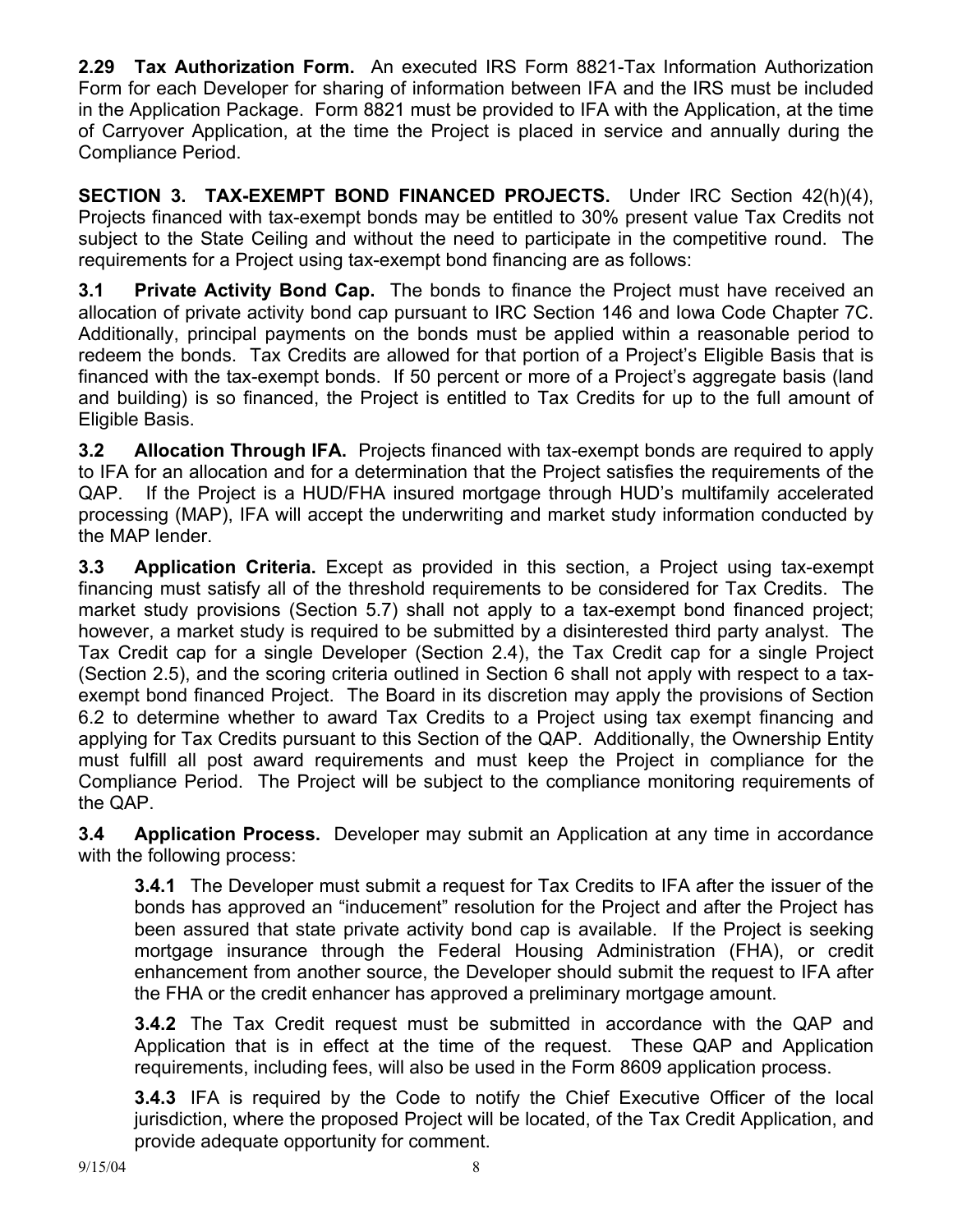**3.4.4** IFA will review the Application, determine whether the Project is eligible and meets the requirements of the QAP, and make an initial determination of the Project's Tax Credit amount.

**3.4.5** If the Project loan will be FHA-insured, IFA will complete a HUD-required subsidylayering review to assure that the Project complies with HUD guidelines pursuant to Section 911 of the 1992 Housing and Community Development Act (combining Tax Credits with HUD assistance).

**3.4.6** After satisfactory review and if a Project satisfies the QAP requirements, IFA will provide the Ownership Entity and the bond issuer with a letter confirming that the Project satisfies the requirements of the QAP and stating the preliminary amount of Tax Credits for the Project. At the time the letter is sent, IFA will request that the issuer confirm IFA's determination of the Tax Credit amount. In the event IFA is the issuer, its own calculations shall be deemed sufficient to fulfill this requirement.

**3.4.7** The Applicable Percentage is established at either the month in which the building is placed in service, or at the Ownership Entity's election, the month in which the bonds are issued. If the latter is desired, the election statement must be signed by the Ownership Entity, notarized and submitted to IFA before the close of the fifth calendar day following the month in which the bonds are issued.

**3.4.8** In the year in which the Project is placed in service, the Ownership Entity must request a final allocation of Tax Credits in accordance with deadlines posted on IFA's web site. IFA will provide a Form 8609 Application Package for final allocation requests. The Ownership Entity will be governed by the same deadlines required of other Tax Credit recipients.

**3.4.9** Tax-exempt Projects are required to enter into a LURA, which will govern the lowincome use and any other QAP requirements, and to follow the same final allocation Application process as Projects awarded Tax Credits in the competitive round.

**SECTION 4. UNDERWRITING.** The Application will require the Developer to demonstrate that the Project is financially feasible and viable using the least amount of Tax Credit. IFA shall determine whether the Developer has requested the least amount of Tax Credit necessary to ensure Project feasibility and to conform to the QAP. IFA may adjust the amount of Tax Credit based upon the underwriting. Underwriting shall be completed for a Project prior to the time a reservation is awarded, at Carryover, and before a Form 8609 is issued. Developers will be required to file a new pro forma at each of these stages in the Tax Credit process. The pro forma cash flow is part of the Application. If a gap in financing is discovered after underwriting the Project, the gap may be filled from the Developer's fee if the fee is sufficient. No other fee will be used to fill a gap in financing. In addition the Developer must supply the following information:

**4.1 Project Financial Information.** The Application will require the Developer to supply sufficient information to allow IFA to determine whether the Project is financially feasible during the construction phase and the operational phase of the Project. The Application will require the Developer to provide information regarding loans, grants, equity contributions, the anticipated value received from syndicators, equity partners or private funding sources for the Tax Credits, property tax abatements, tax increment financing, enterprise zone benefits and any other type of financing or contributions that are relevant to the economic feasibility of the Project and are available to the Project. State Historic Tax Credits may not be used in underwriting if a gap in financing is created.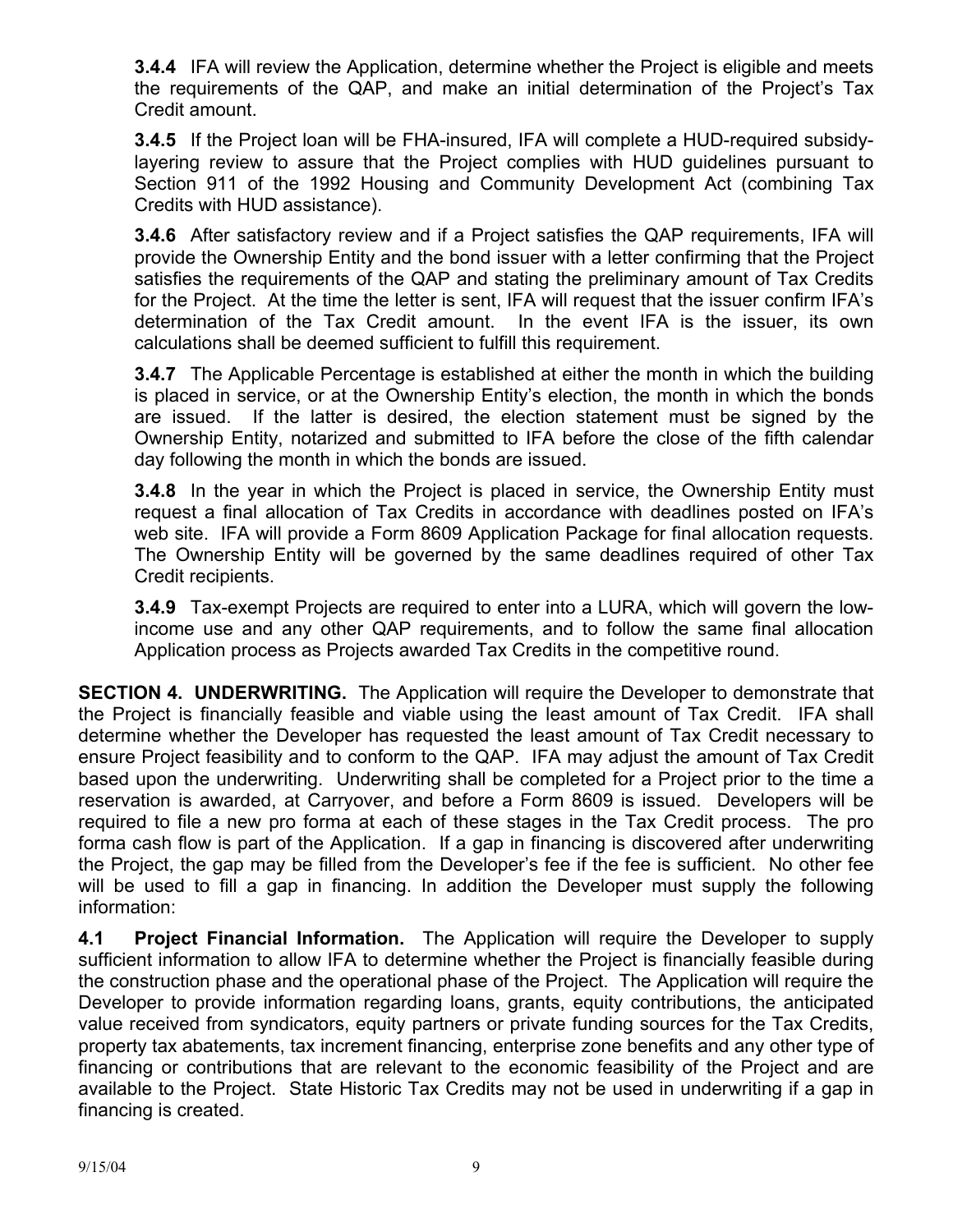**4.2 Operating Reserves.** Projects are required to establish an operating reserve equal to six months of projected operating expenses plus debt service payments and annual replacement reserve payments, and must be maintained for seven full years commencing after the Project has reached stabilized occupancy. Stabilized occupancy is based on the vacancy rate identified by the Developer in the Application. The Application will require the Developer to include a narrative explaining how the operating reserve will be established. The requirement for an operating reserve may be satisfied as follows:

**4.2.1** The Developer may use the terms and conditions of the operating reserve required by lenders or other funders financing the Project provided the reserve is equal to or greater than the reserve required by this Section;

**4.2.2** The Ownership Entity may fund the operating reserve using an irrevocable letter of credit. The letter of credit will be released after the end of the seven year period described above in Section 4.2; or

**4.2.3** The Developer may provide a personal guarantee. In order to support the guarantee, the Developer must demonstrate financial capacity and liquidity, its track record as it relates to developing a successful Project and the number of other guarantees it has outstanding. Adequate evidence of this item will be a financial statement showing assets, liabilities, contingent liabilities and other information necessary to demonstrate financial capacity to perform the guarantee and a narrative description of the Developer's record relating to successful Project development.

**4.3 Replacement Reserves.** Projects are required to establish and make monthly deposits for a replacement reserve equal to \$250 per unit per annum for new construction for older persons units and \$300 per unit per annum for rehabilitation and for new construction family units. The Application will require the Developer to include a narrative explaining how the replacement reserve will be escrowed and used only for repair to the units and the replacement of components. The replacement reserve must be shown on the pro forma.

**4.3.1** The requirement for the replacement reserve is a compliance issue and may be satisfied using the terms and conditions of the replacement reserve required by lenders or other funders financing the Project provided the reserve is equal to or greater than the reserve required by this Section. Developers are required to submit to IFA a verification that the terms and conditions of the replacement reserve required by lenders or other funders financing the Project has or will be satisfied at the time a building is placed in service.

## **4.4 Limits on Developer and Builder Fees.**

**4.4.1** Developer fees including overhead and profit and Consultant fees shall not exceed the percentages described below. The developer's fee is calculated as a percentage of Total Project Costs minus land, Developer's fee, Developer's overhead and profit, consultant fees and project reserves. The fees will be limited as follows: For new construction Projects; first 24 units – not to exceed 15%, units 25 and greater – not to exceed 12%. For acquisition/rehabilitation, adaptive reuse or historic preservation projects - not to exceed 17%.

**4.4.2** Builder and general contractor fees will be limited to a total of 14% of the Hard Construction Costs.

**4.4.3** In the event Developer fee, consultant fee or builder fee limits are in excess of the limits imposed, IFA will make the appropriate adjustments during the underwriting phase of the evaluation of the Applications.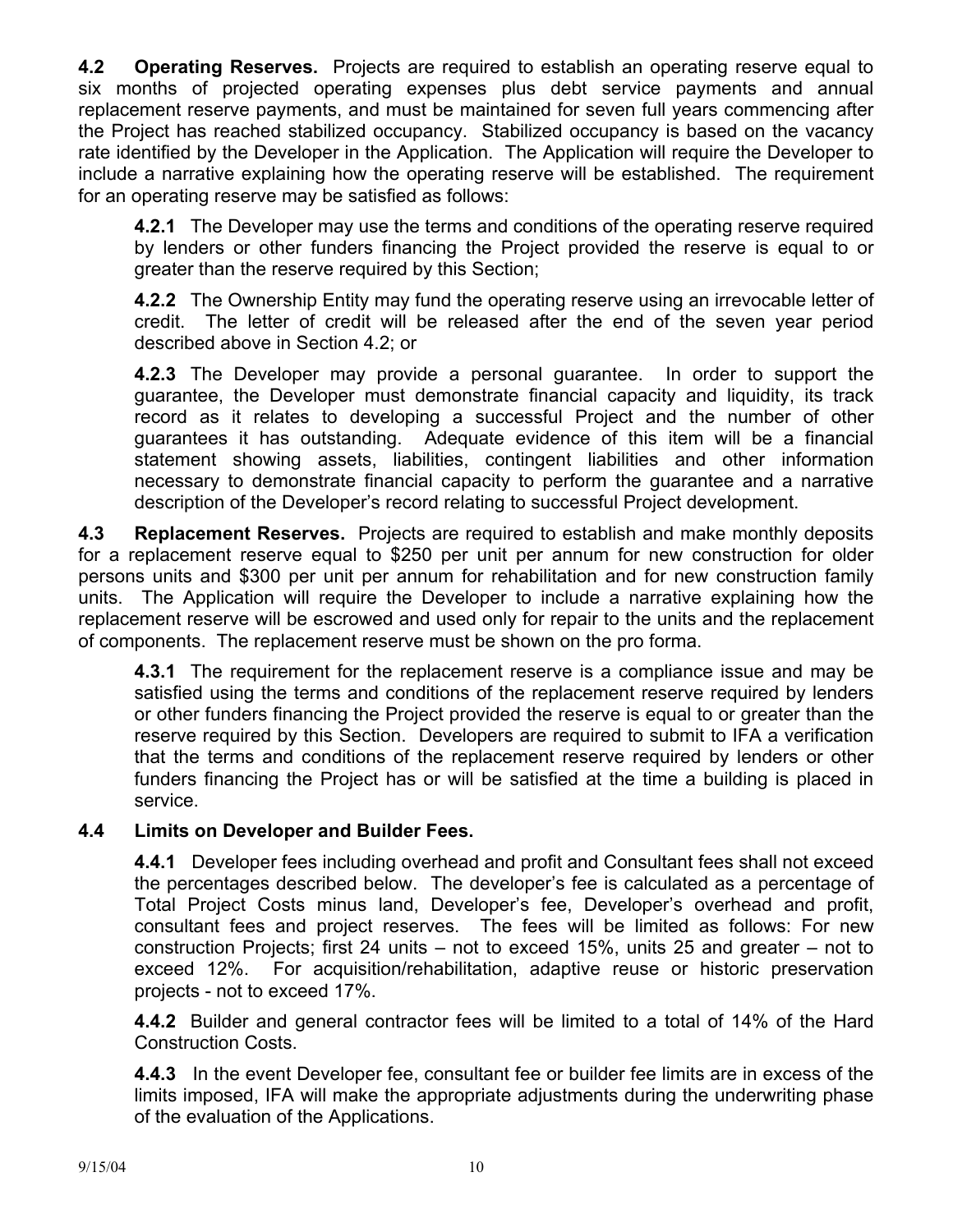**4.5 Debt Service Coverage Ratio.** In order to receive a Tax Credit Reservation, Developers must present a Project that can service its debt. The pro forma cash flow will calculate the Debt Service Coverage Ratio for each year of the Project included in the pro forma. In order to satisfy this item the Project's Debt Service Coverage Ratio should fall within the range of 1.15 to 1.35. Projects, including those applying for the Service Enriched Housing Set-Aside in Section 2.7 and the Affordable Assisted Living Set-Aside in Section 2.8, may have Debt Service Coverage Ratio outside this range. However, the Developer must provide a narrative to justify the deviation. This justification could include long-term guarantees from service provider(s). Service providers include but are not limited to the county. If the Debt Service Coverage Ratio is outside the range and the justification is not acceptable to IFA, the Project may be rejected**.** 

**4.6 Annual Rent, Expense Trends and Vacancy Rates.** The Developer must elect the annual rent trend, expense trend and vacancy rate for underwriting the Project. The Developer must provide a narrative to justify the annual rent trend, expense trend and vacancy rate elected for the Project. The pro forma must substantiate that the Project will maintain a positive cash flow for 15 years.

**4.7 Subsidy Layering Review.** HUD is required to undertake subsidy layering reviews of each Project receiving HUD housing assistance to ensure that Ownership Entity do not receive excessive government subsidies by combining HUD housing assistance with other forms of federal, State or local assistance. For Projects that combine HUD housing assistance with Tax Credits, HUD has delegated the subsidy layering review to IFA. HUD and IFA have entered into a Memorandum of Understanding ("MOU") governing the procedures that IFA must follow when undertaking the subsidy layering review. Generally, the fee limits for developers fee, overhead, builder's profit and other fee limits set forth in this QAP in Section 4.4 will be applied by IFA in its subsidy layering review. IFA will complete the subsidy layering review for applicable Projects after the Developer and HUD submit relevant documentation for review at carryover. This information includes the results of HUD's underwriting analysis, the Developer's proposed development costs, and information concerning any syndication of the Project. IFA will undertake the subsidy layering review for each Project after completion of HUD's and IFA's underwriting, if applicable. IFA will complete a second subsidy layering review at the time the IRS Form 8609 is issued for the Project. IFA reserves the right, without amending this QAP, to amend its subsidy layering procedures as necessary to comply with changes in applicable federal law or regulations, HUD guidelines or the MOU. HOME and CDBG funding when combined solely with Tax Credits do not trigger the subsidy layering review process.

**4.8 Unit Cost Cap.** The total development cost (total project cost minus cost of land, commercial hard construction, bridge loan interest, operating reserves, IFA compliance monitoring fee and replacement reserves) per unit must not exceed 105% of the HUD 221(d)(3) high cost mortgage limits by bedroom size as outlined in an Attachment to the Application.

 **4.8.1** Projects receiving state and/or federal historic rehabilitation tax credits will be allowed to deduct the residential portion of the historic tax credit from the project costs to allow for stricter rehabilitation standards. IFA may, on a case by case basis, allow a Project receiving historic rehabilitation tax credits or participating in HUD's portfolio re-engineering program to exceed the unit cost cap. Portfolio re-engineering projects should include a copy of the Project's physical condition assessment to demonstrate the potential unit cost.

 **4.8.2** Affordable Assisted Living Projects are allowed an exceptional per unit cost of 125% of the HUD 221(d)(3) high cost mortgage limits as outlined in an attachment to the Application.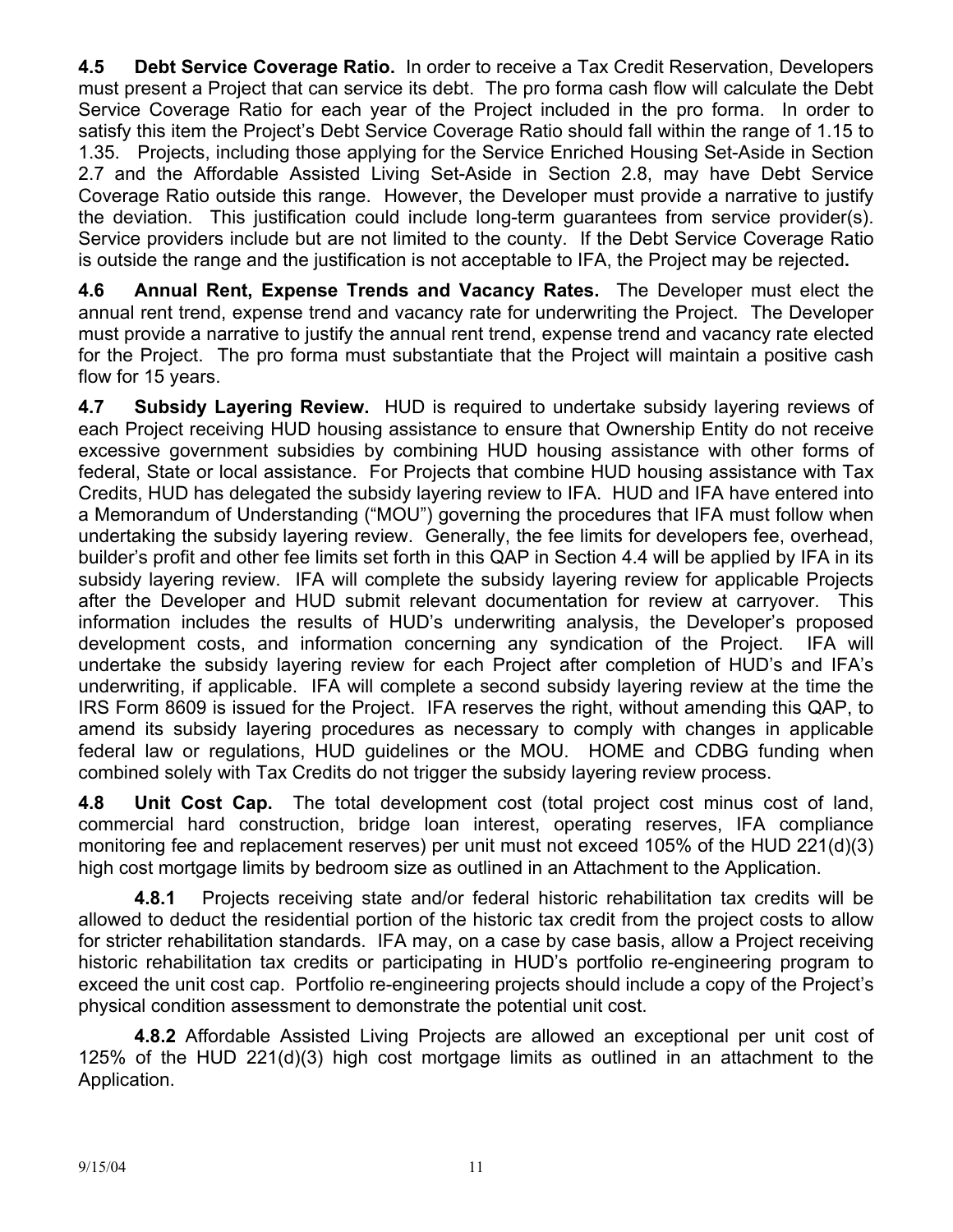**4.8.3** Service Enriched Scattered Site Projects are allowed an exceptional per unit cost of 115% of the HUD 221(d)(3) high cost mortgage limits as outlined in an attachment to the Application.

**4.8.4** Tax exempt bond projects funded under Section 3 are exempt from this Section.

**SECTION 5. THRESHOLD REQUIREMENTS—ALL DEVELOPERS \ OWNERSHIP ENTITIES.** To be considered for a reservation of Tax Credits, a Project must demonstrate that it meets the requirements described in this Section.

**5.1 Complete Application.** Once the Application deadline has passed, Applications will be reviewed for completeness. An Application that is not substantially complete may be rejected. IFA, in its sole discretion, may provide a written notice of deficiencies in the Application to the Developer\Ownership Entity. The notice will be sent by overnight delivery. The receipt from the overnight carrier will be proof of receipt by the Developer\Ownership Entity. No new information that would increase the score of the Application will be considered. The Developer\Ownership Entity will have seven business days from the date of receipt to provide requested clarifications or documents to IFA. The Developer\Ownership Entity may contact IFA during this seven day period to discuss the requirements of the Developer\Ownership Entity in addressing the deficiencies. Any Application, which after seven business days remains deficient, will be rejected. IFA reserves the right to contact Developers\Ownership Entities in ways other than overnight delivery to clarify information contained in the Application.

**5.1.1 Legal Ownership Entity.** The legal Ownership Entity must be formed before the Application is submitted and documentation of that formation must be included with the Application.

**5.2 Qualified Residential Rental Property.** The Project must be a Qualified Residential Rental Property. The Developer must certify that the Project as proposed is a Qualified Residential Rental Property. IFA reserves the right to require the Developer to supply a legal opinion that the Project as proposed is a Qualified Residential Rental Property.

**5.3 Location Requirements.** The proposed Project must be located in an incorporated city. Applications shall not contain or propose alternate sites. Alternate sites must be presented as separate Projects with separate Applications.

**5.4 Readiness to Proceed.** The Developer must be ready to proceed with the Project by documenting all of the following:

**5.4.1 Site Control.** At the time of Application, the Ownership Entity must have site control. The Application will require the Ownership Entity to show evidence of site control by providing executed documents. The following may be proper evidence of site control:

**5.4.1.1** The Ownership Entity holds title to the Property on which the Project will be located by a properly executed and recorded warranty deed or a title opinion showing title in the name of the Ownership Entity or a title guaranty certificate showing title in the name of the Ownership Entity;

**5.4.1.2** The Ownership Entity has an executed and exclusive purchase option agreement or other binding agreement that is valid up to and including the date of the reservation. Evidence of site ownership must be submitted with the Carryover package;

**5.4.1.3** The Ownership Entity has an executed purchase contract; or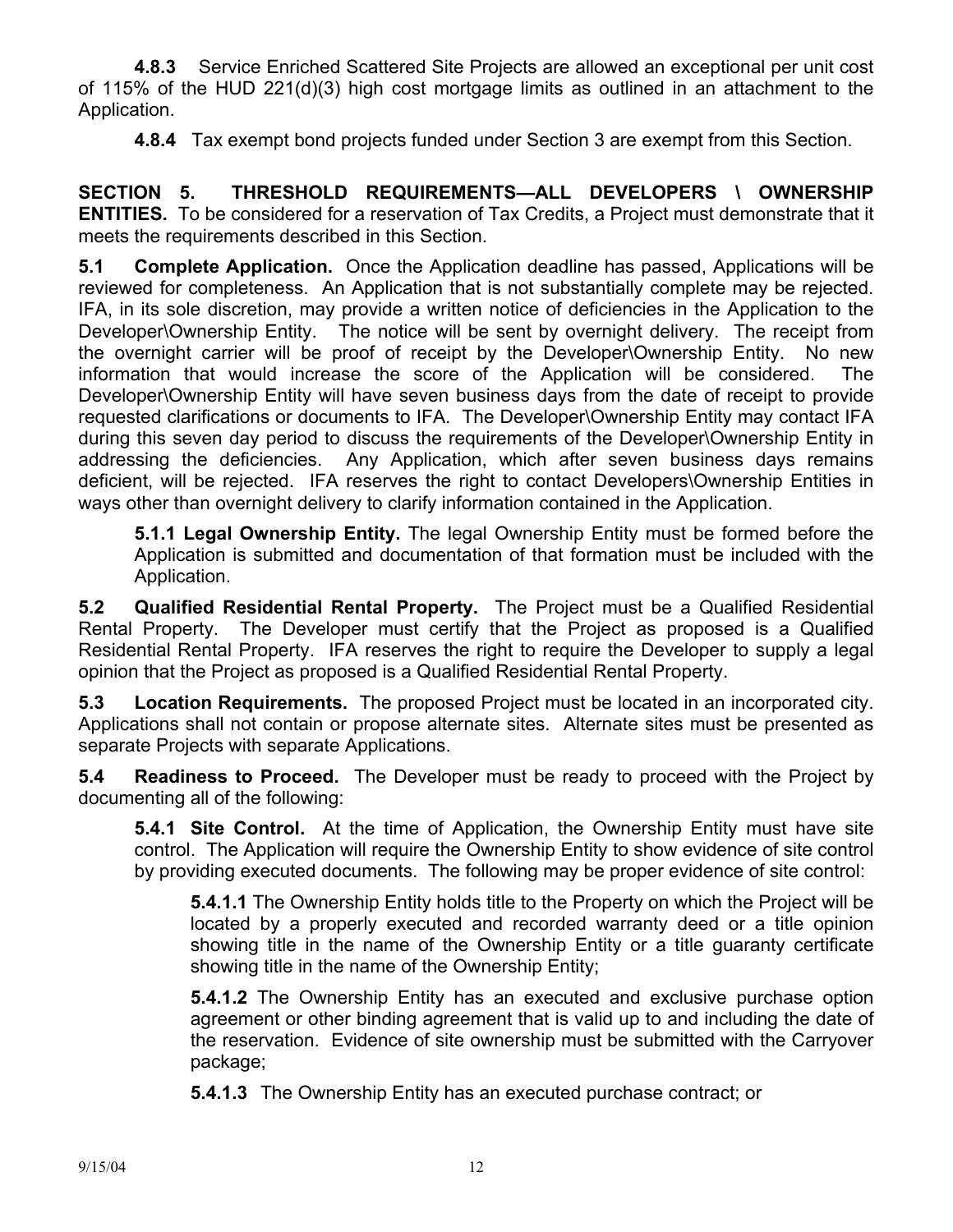**5.4.1.4** The Ownership Entity has an executed lease or an option on a lease, which lease has a term not less than the longer of: (1) the entire period during which the proposed Project will be subject to the LURA, (2) 50 years, or (3) the expected useful life of the buildings comprising the proposed Project.

**5.4.2 Site Suitability.** The site must be suitable for the proposed Project and should be sized to accommodate the number and type of units and the amenities proposed. The land costs allocated to the Project cannot include excess acreage unnecessary for the construction and use of the Project. The Application requires a narrative of the current use of the Property, all adjacent property land uses, the surrounding neighborhood, and identification and distance from services available to the proposed property. Labeled photographs (or color copies) of the proposed Property and all adjacent properties must be provided, as well as a clear map identifying the exact location of the Project site. In addition, a plat map of the site or proposed replating map of the site must be submitted. If the site(s) includes any detrimental characteristics, the Developer must provide a remediation plan and budget*,* subject to IFA's approval at its sole discretion*,* to make the site suitable for the Project. If any detrimental site characteristics exist on, or adjacent to the site, IFA may reject the Application.The following may represent some, but not all, detrimental site characteristics:

**5.4.2.1** Site located with ½ mile of storage areas for hazardous or noxious materials, sewage treatment plant or other solid waste facility or the site is a prior storage area for hazardous or noxious materials, sewage or other solid waste;

**5.4.2.2** Sites where the slope/terrain is not suitable for Project;

**5.4.2.3** Sites where there are obvious physical barriers to the Project;

**5.4.2.4** Sites that are located within ½ mile of a sanitary landfill or sites that were previously used as a sanitary landfill;

**5.4.2.5** Sites that are located within a flood hazard area, at or on a 100 year flood plain as determined by the Iowa Department of Natural Resources, FEMA or FIRMA map or a designated wetland;

**5.4.2.6** Sites that are located within 500 feet of an airport runway clear zone or accident potential zone; or

**5.4.2.7** Sites that are landlocked. All sites proposed must have direct contiguous access from the Project site to existing paved publicly dedicated right of ways.

**5.4.3 Zoning.** The Application will require the Developer to demonstrate that the zoning for each site on which the Project will be located allows for the use(s) proposed by the Developer. A letter from the city regarding zoning must be submitted with the Application. The city zoning department shall provide a statement that the official plat is properly zoned, will have the proper number of parking stalls, and is located on a paved street, the property is not landlocked and has a legal easement, and right of ways have been granted if applicable. If the proposed Project location does not have zoning regulations, a letter from the city must be submitted attesting to the fact that no zoning regulations are in effect. If zoning for the Project's property is not appropriate for the proposed use on the date the Application is submitted, the Developer must supply adequate evidence that demonstrates zoning will be appropriate by the time construction begins or a Carryover Agreement is executed.

**5.4.4 Utilities.** The Application will require the Developer to show that all Utilities are or will be physically available to and have adequate capacity for the proposed Project. The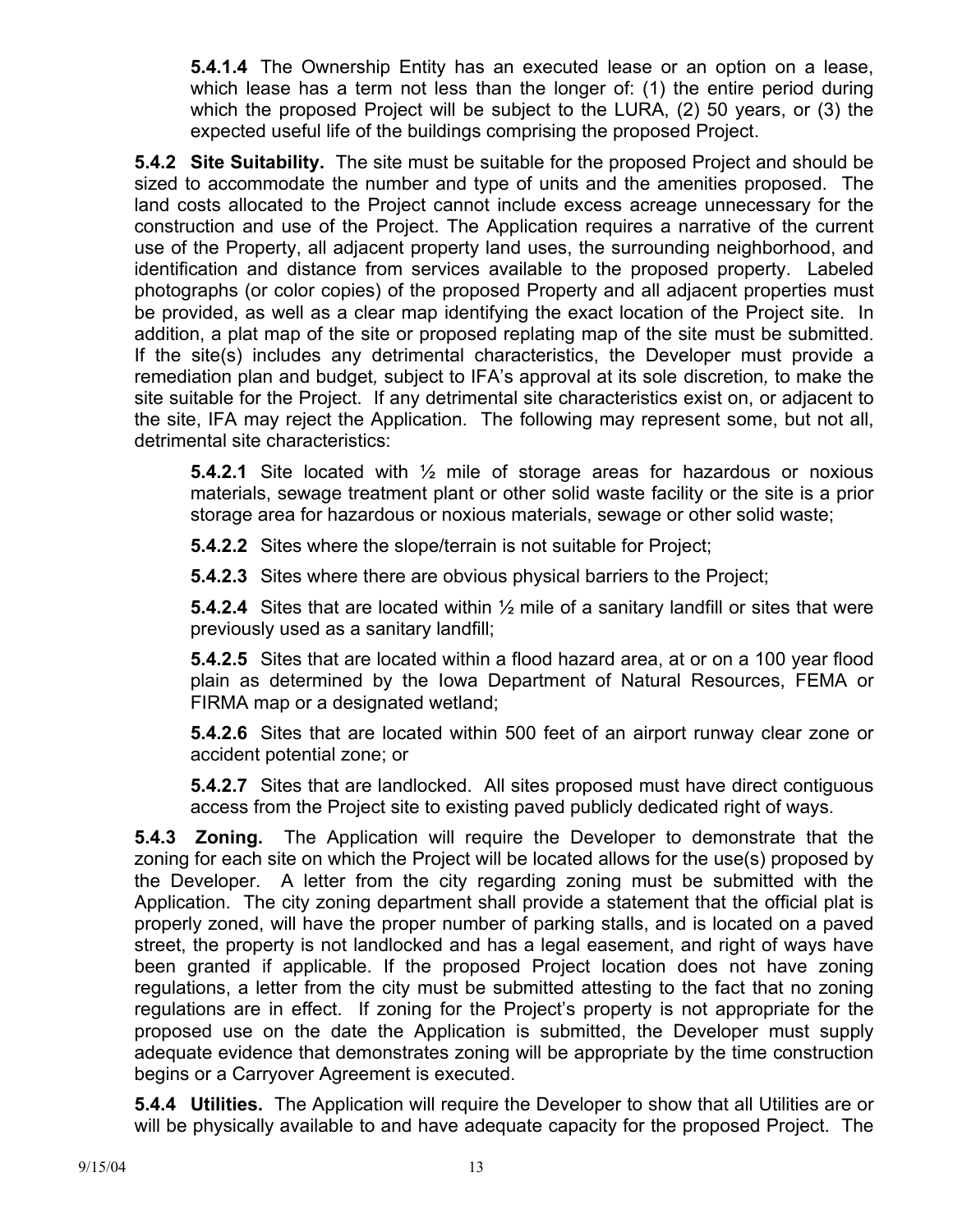appropriate utility company for each service or the city must confirm in writing the availability and capacity of utilities at the proposed Project site. If Utilities are not available to the site on the date the Application is submitted, the Developer must supply adequate evidence that demonstrates that the Utilities will be available by start of construction. This evidence must include the appropriate funding source the Developer will utilize for the Utility extension. Any charges for the extension of services that are not normal extensions may not be included in eligible basis.

**5.4.5 Land/Acquisition from related parties**. For land and building which are acquired from a related party, the Ownership Entity must provide documentation showing past transactions which substantiate the value of the property shown in the Application or an appraisal by an MAI certified appraiser who is not a related party.

**5.5 Qualified Development Team.** The Application will require the Developer to identify the Development Team (Ownership Entity, Developer, contractor, architect, engineer, consultant, tax accountant, tax attorney, management company, syndicator and general partner). The Developer will be required to provide a narrative describing each member's function and explain how the Development Team possesses the necessary experience to successfully complete the proposed Project and all other projects under construction, and that it has developed projects of comparable size and financing complexity. The qualifications of the Development Team will be evaluated again at Carryover and the reservation of Tax Credits may be revoked, at the sole discretion of IFA, if the Development Team is not qualified to successfully complete the proposed Project.

**5.6 Building Standards.** Preliminary site plan and floor plans are to be submitted with the Application. Ninety days prior to Carryover, construction plans and specifications are to be submitted to the State Fire Marshall's Office (SFM) for review in accordance with Iowa Administrative Code (IAC) 104A 661 Chapters 5, 16, and 18. Verification of plans and specifications being submitted to the SFM are to be sent to IFA as well as the clearance and approval statement from the SFM office. Local jurisdictions may adopt standards that exceed SFM requirements. In these cases, the local jurisdiction requirements would apply. The Application will require the Developer to demonstrate that they have or will meet the standards that apply to the Project. The standards are:

**5.6.1** 2003 International Building Code adopted & published by the International Code Council.

**5.6.2** 2003 International Residential Code adopted and published by the International Code Council.

**5.6.3** 2003 International Fire Code adopted and published by the International Code Council.

**5.6.4** 2003 International Mechanical Code adopted and published by the International Code Council.

**5.6.5** 2000 Uniform Plumbing Code adopted by the International Association of Plumbing and Mechanical Officials.

**5.6.6** 2002 National Electric Code adopted by the National Electrical Code Committee and published by the National Fire Protection Association, Inc.

**5.6.7** 2003 International Energy Conservation Code adopted by the International Code Council.

**5.6.8** Uniform Federal Accessibility Standards provided in 24 CFR Part 8 and delineated in the American National Standards Institute Standard 1986 A117.1.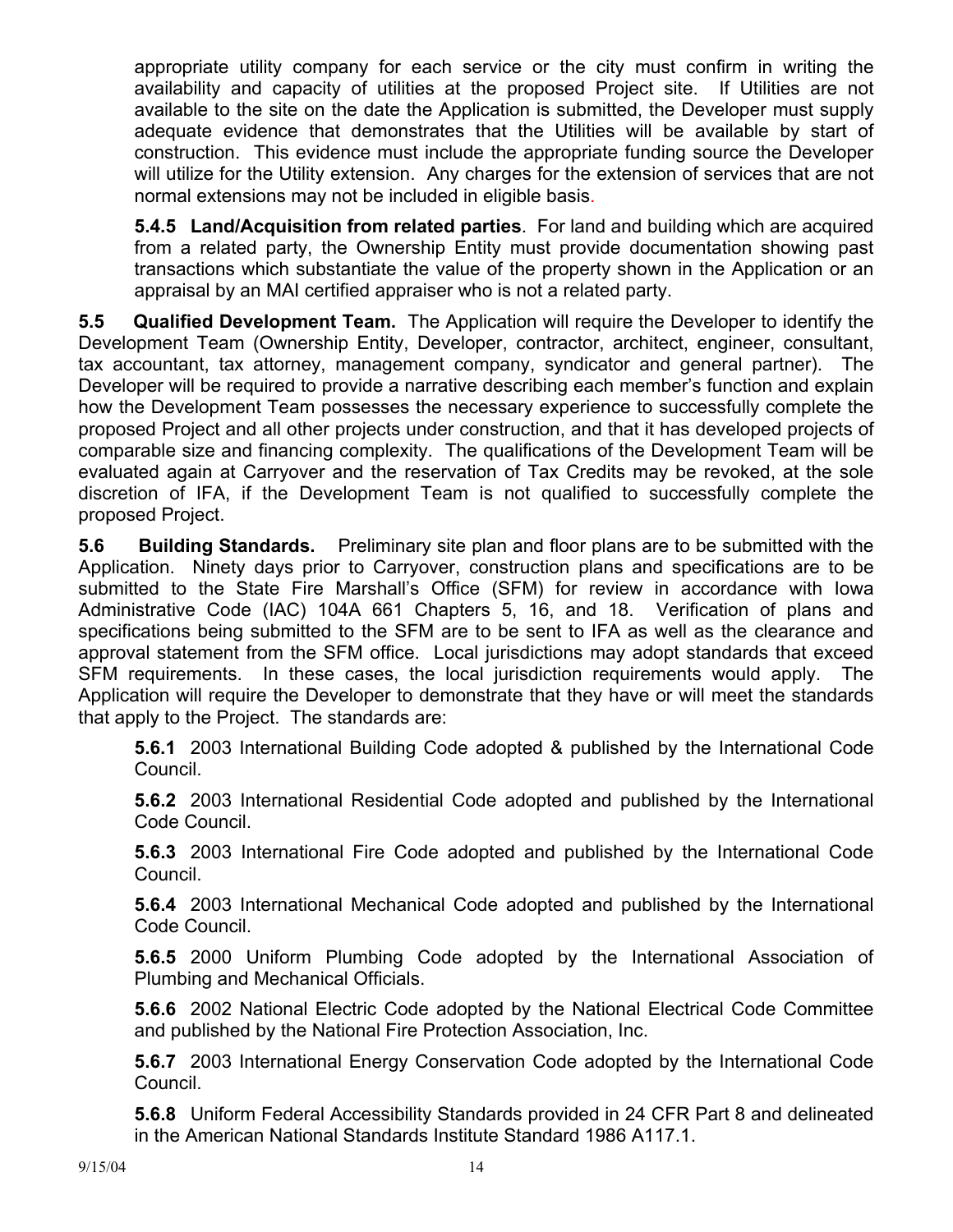**5.6.9** The Americans with Disabilities Act 1990 provided by the Federal Department of Justice.

**5.6.10** The Federal Fair Housing Act of 1988 including Title VI of the Civil Rights Act of 1964, Section 109 of the Housing and Community Development Act of 1974, Title VIII of the Civil Rights Act of 1968, Section 3 of the Housing and Urban Development Act of 1968, Executive Order 11063, Section 504 of the Rehabilitation Act of 1973.

**5.6.11** For adaptive reuse/rehab, the Lead Base Poisoning Prevention Act, the Department of Housing and Urban Development (HUD) Guidelines for the Evaluation and Control of Lead Based Paint Hazards, Environmental Protection Administration (EPA) and Occupational Safety and Health Act (OSHA) provisions shall apply when applicable.

**5.6.12** For adaptive reuse/rehab, State Historic Preservation Office (SHPO) clearance Section 106 of the National Historic Preservation Act, 36 CFR Part 800 for projects receiving any direct federal funding (HOME or categorical grant) or affecting properties listed in the National Register of Historic Places, or in a designated historic preservation district or zone.

**5.6.13** The minimum development characteristics as outlined in an Attachment to the Application that includes both minimum construction and scoring requirements.

**5.7 Market Study.** IFA will commission a market study for all Applications. The Developer may elect to have IFA commission a market study prior to the Application due date or have IFA commission the market study after the Application is submitted. If the Developer elects to have IFA commission a market study prior to the Application due date, the Developer will be permitted to make changes to their proposed Project prior to the Application due date in accordance with the Market Study Guide. IFA strongly recommends, that prior to submitting the information required for the IFA commissioned market study, Developers independently obtain a market analysis sufficient to satisfy their own concerns as to market viability as outlined in the Market Study Guide. Developers are encouraged to submit market information, including but not limited to a prior independent market study and information from proposed service providers. All market study or market information provided by the Developer will be provided to IFA's commissioned market analyst. By submitting this information, Developers are afforded the opportunity to provide input that may be important in the determination of market feasibility. However, IFA will not be bound by the opinion or conclusions reached in market information provided. Market feasibility for a proposed Project as measured by the IFA commissioned market analyst will be based on, but not limited to, the following factors: vacancy rates or comparables; rent comparison to comparables; capture rate; and impact on the market and financial health of comparables in the market area. If the IFA commissioned market study or IFA's analysis of the commissioned market study and/or analysis of independent information obtained by IFA do not demonstrate, at the sole discretion of IFA, that the market area needs the proposed Project, the Project will be rejected at threshold and will not be scored.

**5.8 Capital Needs Assessment for Rehabilitation, Preservation and Adaptive Reuse Projects.** The Application will require the Developer to acknowledge the Capital Needs Assessment requirement and that IFA will use it in the Carryover evaluation. The Capital Needs Assessment must be prepared by a competent third party, such as a licensed architect or engineer. The third party may be a member of the Development Team with prior approval by IFA after the allocation of Tax Credits, but may not be the Ownership Entity or Developer. The assessment must include a site visit and physical inspection of the interior and exterior of units and structures, as well as an interview with available on-site property management and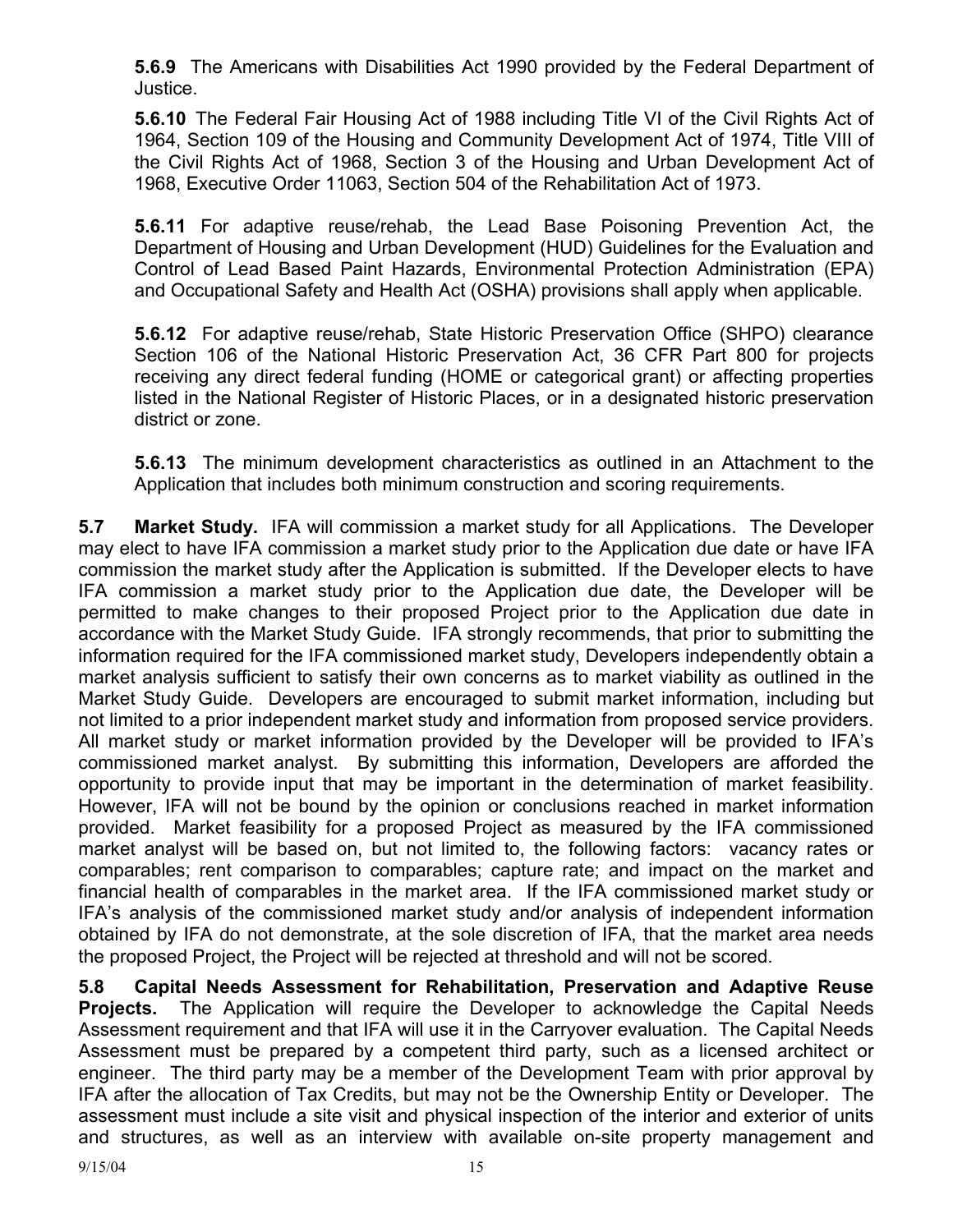maintenance personnel to inquire about past repairs/improvements, pending repairs, and existing or chronic physical deficiencies. The assessment must also consider the presence of hazardous materials on the site. The assessment must include an opinion as to the proposed budget for recommended improvements and should identify critical building systems or components that have reached or exceeded their expected useful lives. The Application will fully describe the Capital Needs Assessment requirements.

**5.9 Local Contributing Effort.** The Application will require the Ownership Entity to document a Local Contributing Effort by a public or private agency with a value of at least one percent of the Hard Construction Costs. The IFA provided exhibit in the Application must be used in documenting the Local Contributing Effort. A Local Contributing Effort will not be considered as qualifying for this Section if the Local Contributing Effort was made more than one year before the effective date of the QAP unless it is a contribution in the form of land or buildings. The agency making the Local Contributing Effort must indicate the value of its contribution including a description of land value and how it was determined. The value of the Local Contributing Effort is the value of the contribution made by the agency minus the value of any consideration or accommodation received by the agency in return for the contribution. The Local Contributing Effort may be contingent upon the receipt of a Tax Credit Reservation.

**5.10 Commitment to Notify Public Housing Authority (PHA) of Vacancies.** The Application will require the Developer to notify the local PHA having jurisdiction in the political subdivision where the Project is located. The letter shall state the Developer's desire to be placed on the PHA's list. The Developer must provide a copy of this letter with their Application.

**5.11 Ineligible Significant Parties.** For this Section, Significant Parties includes but is not limited to the Ownership Entity, the eventual owner of the Tax Credit Project, the eventual taxpayer of the Tax Credit Project, the developer, general partner, accountant, architect, engineer, financial consultant, any other consultant, management agent and the general contractor or other persons identified on the Project Development Team, but does not include syndicators, equity partners, private placement originators or limited partners.

**5.11.1** The following Significant Parties may be ineligible to participate in the Tax Credit Program and may not receive a Tax Credit Reservation, Tax Credit allocation at Carryover time or a Form 8609:

**5.11.1.1** Significant Parties who have unsatisfactory performance in any IFA sponsored or assisted program, as determined by IFA. This would include parties who have 90 day delinquent loans to any IFA program. Unsatisfactory performance may include but is not limited to a default of any obligation owed to IFA in any of its programs or an uncorrected default of any agreement between the Significant Party and IFA.

**5.11.1.2** Significant Parties who have received an uncorrected Form 8823 issued by IFA or any other state. For purposes of this Section uncorrected shall mean an 8823 that has not been corrected within the prescribed 90 day correction period or any extensions thereof. Developers are encouraged to submit detailed explanations, on the exhibit provided in the Application, of any uncorrected 8823's that have been issued with respect to properties associated with any Significant Parties.

**5.11.1.3** Significant Parties who have been convicted of or entered an agreement for immunity from prosecution, received a deferred conviction or sentence or suspended conviction, or pled guilty, including a plea of no contest, to a crime of dishonesty, fraud, tax fraud, embezzlement, bribery, payments of illegal gratuities,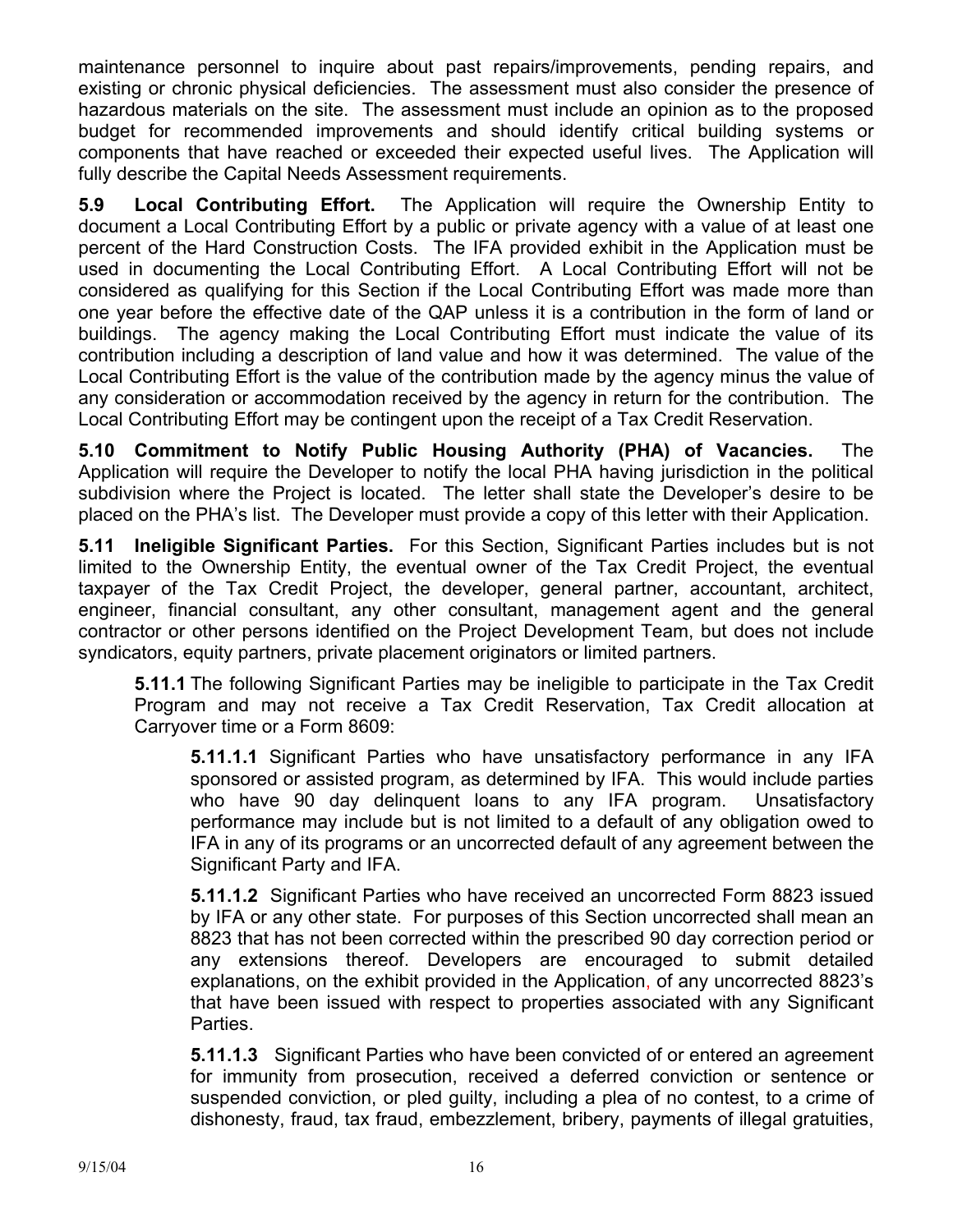perjury, false statements, racketeering, blackmail, extortion, or falsification or destruction of records or crimes of violence toward vulnerable populations.

**5.11.1.4** Significant Parties who have been debarred from any program administered by IFA, any other state agency, or any federal agency.

**5.11.1.5** Significant Parties who have an Identity of Interest with any debarred entity.

**5.11.1.6** Significant Parties who fail to disclose any direct or indirect financial or other interest a member of the Project Development Team may have with another member of the Project Development Team or with the Project.

**5.11.1.7** A Developer who fails to disclose all known members of the Project Development Team.

**5.11.2** In the event IFA discovers that the Ownership Entity, its Affiliates or other Significant Parties or any other person with an Identity of Interest associated with the Project have misrepresented the certifications made consistent with this Section or the Ownership Entity, its Affiliates, other Significant Parties or any other person with an Identity of Interest associated with the Project has failed to make the disclosures required by the QAP and Application or the Ownership Entity, its Affiliates, other Significant Parties or any other person with an Identity of Interest associated with the Project made any material misrepresentation on the Application or in any of the documents submitted with the Application, IFA may do one or more of the following: bar the offending party from applying for Tax Credits for a period of up to five years, revoke the Tax Credit Reservation awarded or issue a Form 8823 if the Project has been placed in service.

**5.12 Additional Threshold Requirements for Non-profit Organizations.** To be eligible for Tax Credits from the Non-profit Set-Aside, the Developer is required to demonstrate the involvement of a Qualified Non-profit Organization. To qualify, the non-profit must:

**5.12.1** The Non-profit must have a 501(c)(3) or 501(c)(4) designation from the IRS and be qualified to do business in Iowa.

**5.12.2** The Non-profit cannot be formed by one or more individuals or for-profit entities for the principal purpose of being included in the Non-profit Set-Aside. Nor can the Nonprofit be controlled by a for-profit organization. IFA may make a determination as to whether a Non-profit is controlled by a for-profit.

**5.12.3** The Non-profit and/or parent non-profit organization must have as one of its exempt purposes the fostering of low-income housing and must have been so engaged for the two years prior to the Application submission date. The Application must demonstrate the non-profits' programs include a low-income housing component.

**5.12.4** The Non-profit must, directly or through a partnership, prior to the reservation of Tax Credits:

**5.12.4.1** Own all of the general partnership interests of the ownership entity of the Project; or own one hundred percent of the stock of a corporate ownership entity of the Project alone or with other Non-profits who meet all the requirements of this section or:

**5.12.4.2** Own, along or with other Non-profits who meet all of the requirements of this Section, one hundred percent of the stock of an entity that is the sole general partner or sole managing member of the ownership entity of the Project.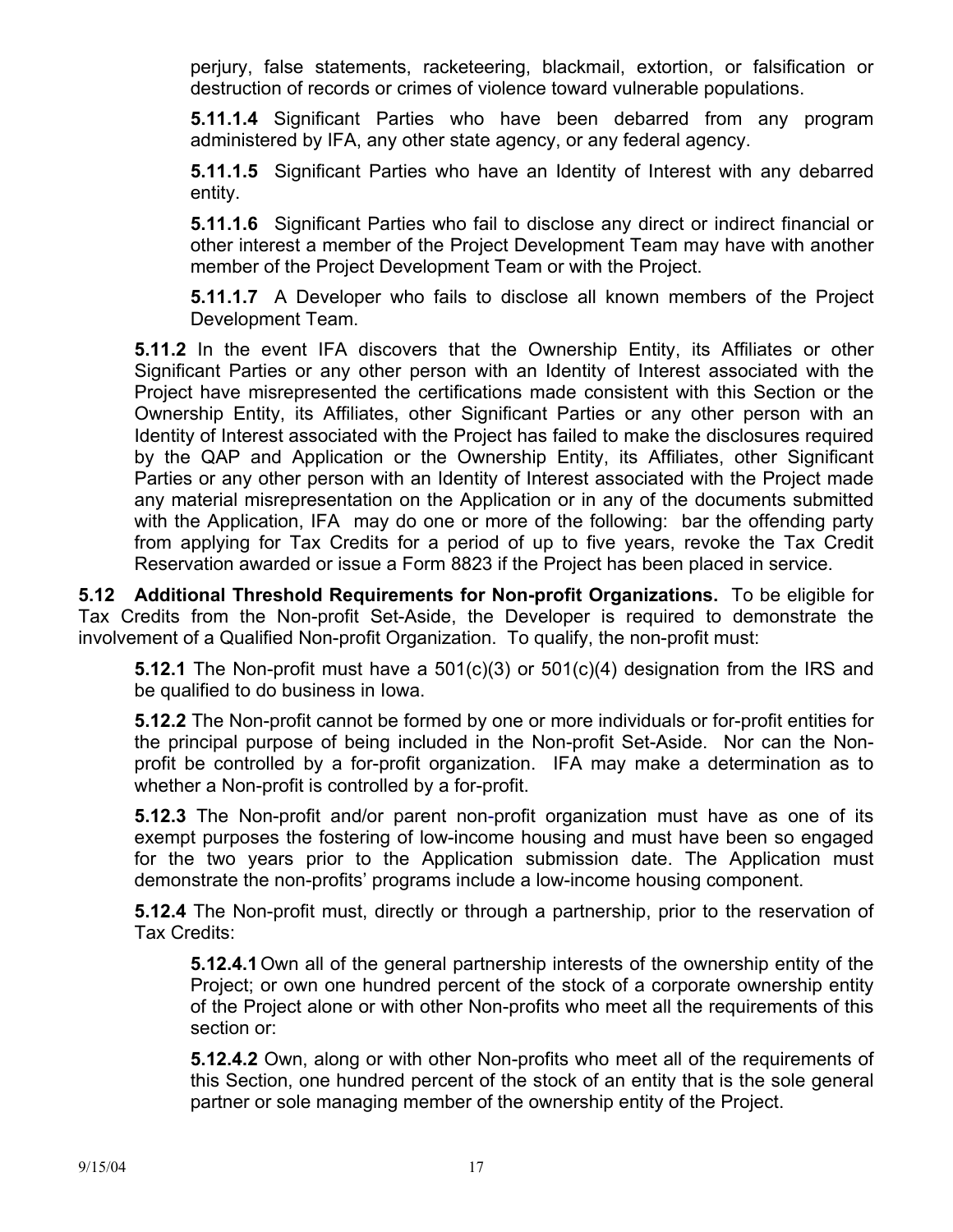**5.12.5** The Non-profit must be materially participating (regular, continuous and substantial on-site involvement) in the operation of the Project throughout the Compliance Period.

**5.12.6** IFA reserves the right to conduct due diligence to determine whether an entity is a Qualified Non-profit Organization.

**5.13 Displacement of Tenants.** IFA will accept Applications that have displaced (or will displace) tenants. The Application will require the Developer to submit an acceptable relocation plan.

**5.14 Confirmation of Eligibility—Rehabilitation or Acquisition.** The Application will require the Developer to confirm eligibility under IRC Section 42(d)(2)(B)(ii) (the ten-year rule) by listing each building by building address, the date the building was placed in service by the Ownership Entity from whom the building was or will be acquired, the date the building was or is planned for acquisition by the Ownership Entity, and the number of years between the date the building was last placed in service and the expected date of acquisition. If the number of years for any building is less than ten years, a Developer must explain any exception under the Internal Revenue Code, which would make the building eligible for Tax Credit under IRC Section 42(d)(2)(B)(ii).

**5.15 Rehabilitation Standards.** If the Developer is proposing to rehabilitate a building(s), the Application will require the Developer to provide information regarding rehabilitation expenditures for each building. A Developer must identify, with respect to each building as required by the Application, the Rehabilitation Expenditures as defined in IRC Section 42(e)(2) which shall be allocable to or substantially benefit the Low-Income Units in such building. The Application must show the calculations for whether the amount of Rehabilitation Expenditures is at least equal to the greater of 10 percent of the expected adjusted basis of the building or a \$6,000 rehabilitation expenditure limited to hard construction costs per Low-Income Unit. Additionally, a Developer must indicate that all buildings in the Project qualify for the exception provided for in IRC Section 42(e)(3)(B) regarding the ten percent (10%) basis requirement or that all the buildings qualify for the exception provided for in IRC Section 42(f)(5)(B)(ii)(II) regarding the \$3,000 per unit requirement or that there are different circumstances for each building as described by the Developer.

**5.16 Scattered Sites.** The Developer must submit a composite Application reflecting the total of all sites as well as separate site specific exhibits for each site included in the Project. A scattered site Project will be treated as a single Project if all Low-Income Units in the buildings are rent-restricted. A scattered site is a Project where multiple buildings with similar units are not located in proximity to one another, but are owned by the same party and financed under the same agreement(s) and are located in one county or MSA. A scattered site project may be new construction, acquisition, rehabilitation or a combination of these types. In the case of a single family scattered site Project, a maximum number of 12 units are allowed at any separate site.

9/15/04 18 **SECTION 6. SELECTION CRITERIA.** Applications will be evaluated using the preference and selection criteria required in IRC Section 42. Aggregate rankings or scoring will in no way guarantee an award of Tax Credits to a particular Developer. During Application review and throughout the Allocation process, IFA will utilize its sound and reasonable judgment and will exercise its discretion consistent with sensible and fair business practices. IFA reserves the right not to reserve Tax Credits to any Developer of a Project, regardless of the proposal's aggregate scoring or ranking. Certain selection criteria are subject to compliance monitoring and will be incorporated into the LURA and will be binding for the length of the LURA or any renewal thereof. IFA reserves the right to limit the reservation of Tax Credits to: 144 units in Polk County; 96 units in all other Iowa MSA central counties (Black Hawk, Dubuque, Johnson, Linn,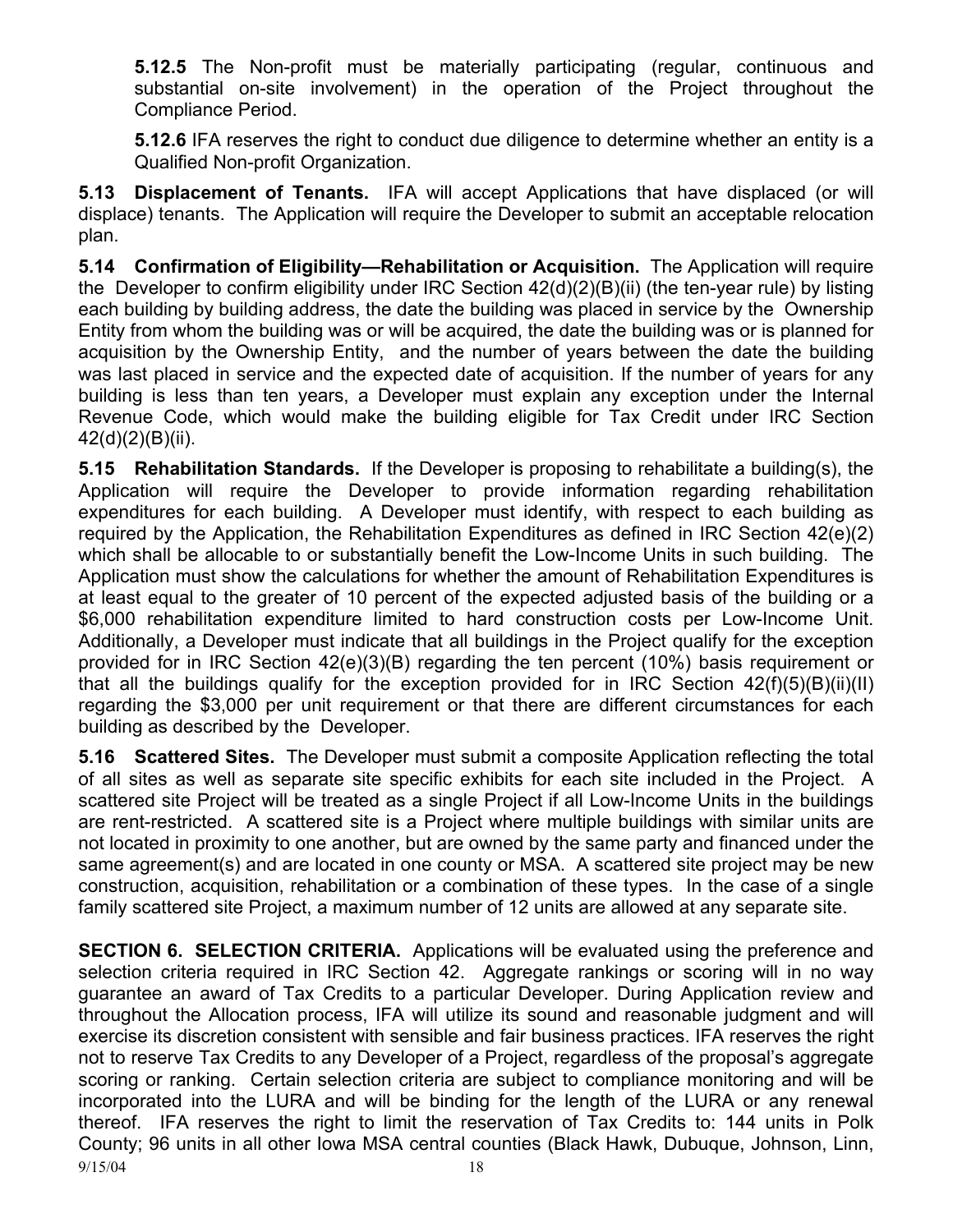Pottawattamie, Scott, Story, and Woodbury), and 48 units for all other counties except the noncentral counties in an MSA which will be limited to a combined 48 units, unless IFA determines, using its sound and reasonable judgment, to award Tax Credits for a greater number of units. These limits will not include Projects that are part of the Service Enhanced Housing Set-Aside in Section 2.7, the Affordable Assisted Living Set-Aside in Section 2.8 or Projects that are the rehabilitation of existing low-income units and are therefore not adding any additional Low-Income Units. Awards for the Serviced Enriched Housing, Affordable Assisted Living and Preservation Set-Asides will be made followed by the federally mandated Non-profit Set-Aside. If there are insufficient Non- profit Projects to fulfill the requirements of Section 42, Non-profits awarded in the Serviced Enriched Housing, Affordable Assisted Living and Preservation Set-Asides will be counted to meet the Section 42 requirements.

**6.1 Tie Breaking Procedure.** A tie breaking procedure will apply in the event that a Project accumulates an equal number of points with another Project(s) and only a limited number of the Projects are eligible to receive a reservation under the remaining amount of State Ceiling. Under this circumstance, the Project that is located in the community with the greatest demand for the proposed Project, at the sole discretion of IFA, will be selected.

**6.2 Discretion by the Board.** Irrespective of scoring including a tie in the scoring, the Board may determine that:

**6.2.1** A Project shall receive a lower amount of Tax Credit than has been requested if the Project would otherwise have been awarded Tax Credits but there is an insufficient amount of Tax Credit ceiling available to fully reserve the amount of the Tax Credit requested. The Board may award the amount of the remaining State Ceiling to the Project even though the amount is less than the amount requested. The Ownership Entity can decide whether to accept the partial tender of Tax Credit or be placed on a waiting list for the full amount of the requested Tax Credit.

**6.2.2** Acquisition/Rehabilitation, Preservation, Adaptive Reuse or Historic Preservation Projects may apply for additional credits if Project costs exceed original cost estimates including contingency fund. A contingency fund of up to 15% must be included in all Acquisition/Rehabilitation, Preservation or Historic Preservation Projects. Additional Tax Credits may be granted by the Board, if excess credits are available after the carryover allocation agreement is complete. Amount of contingency funds in original application may be taken into consideration when awarding additional tax credits. No additional Developer's fee or consultant fee will be allowed under this section.

**6.2.3** A Project satisfies the preferences described in Iowa Code Section 16.4.

**6.2.4** A Project may not be awarded Tax Credits for any of the reasons described in this Section. In the event IFA elects not to award Tax Credits to a Project for the reasons identified herein, the Board will identify the primary reasons a Project was not funded.

**6.2.4.1** The Project does not further the stated purpose of the Low-Income Housing Tax Credit Program as described in Section 1 of the QAP.

**6.2.4.2** The Project is not needed in the community for which it has been proposed. The Board may consider the Market Study, any independent information IFA has obtained, including but not limited to, vacancy rate and rents in the market and affordable or subsidized housing projects, or population trends in the area.

**6.2.4.3** The Project is not preferred by other Governmental Entities. IFA may consider city council resolutions. IFA may also consider whether funding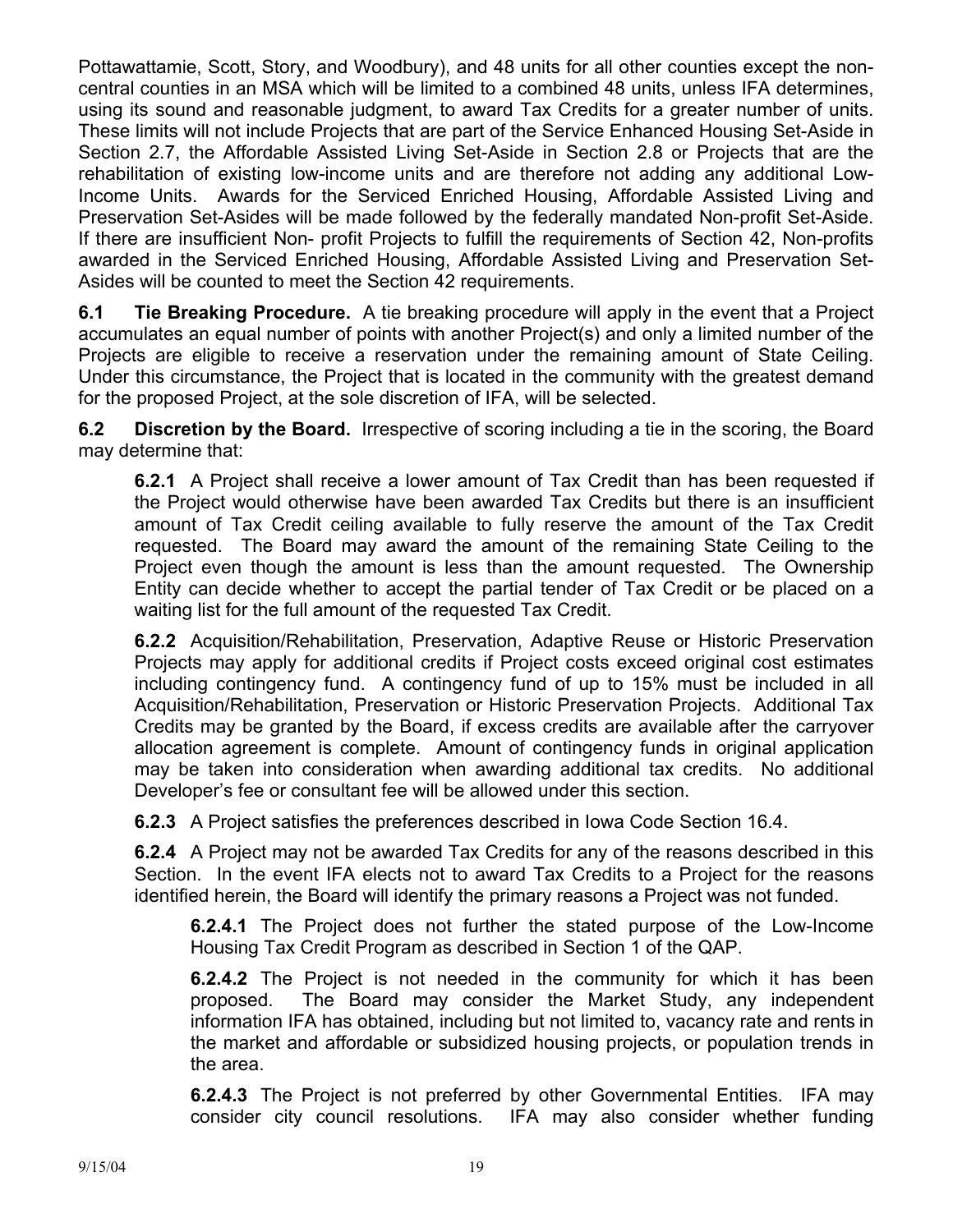commitments made by other Governmental Entities have been received by a Project.

**6.2.5 Destruction of a Project prior to Placement in Service**. In the event that a Project suffers a casualty loss (such as a fire or a tornado) of a significant character prior to the Project being Placed in Service, such that the Project cannot be Placed in Service within the applicable time limitations required by Section 42 of the Code and the accompanying regulations, IFA will allow the Developer to return the reserved or allocated tax credits via mutual consent in return for a binding commitment by IFA to allocate a future year's tax credits, in an amount not to exceed the original allocation to the Project. This section is only intended to cover those casualty losses that are not otherwise provided under Section 42 of the Code and the applicable regulations and IRS rulings (such as losses in federally declared disaster areas, for which Rev. Proc. 95-28 applies).

**6.3 Scoring Criteria.** IFA will award points for the following items provided adequate evidence supports the award of points for all sites within the Project. Evidence will be identified in the Application or an exhibit to the Application.

## **6.3.1 Tenant related categories. (100 points maximum)**

**6.3.1.1** Projects that provide units that are to be set-aside and occupied by tenants with incomes at or below 40% AMGI and rent restricted. 1 point for each full 1% of units in the Project (20 points maximum) **0 to 20 points** 

 **6.3.1.2** Market Rate units (not eligible for Tax Credits). At least 20% of Project must be Market Rate Units in order to receive points. 1 point for each 1% of units over 20% (30 points maximum) **0 to 30 points** 

**6.3.1.3** Electing 20/50 AMGI as the IRS Minimum Set-aside Requirement. If the 20/50 election is made, in order for any unit to qualify as a Low-Income Unit, the unit must be both rent restricted and occupied by individuals whose income is at or below 50% of the AMGI, or if the 40/60 election is made in order to qualify as a Low-Income Unit, the unit must be both rent restricted and occupied by individuals whose income is at or below 60% of the AMGI. **0 or 10 points** 

**6.3.1.4** Projects that can serve tenant populations with large families. Projects will qualify for this designation only if the Tax Credit units are for family projects.

 Projects with at least 3-bedrooms and at least 1-1/2 Baths. 1 point (up to 10 points maximum) for each full 1% of LIHTC units. **0 to 10 points** 

 **6.3.1.5** Projects designed to serve a special needs population. The Developer must submit a complete supportive services plan in accordance with the attachment to the Application in order to score points in this category. The supportive services plan must be specific to the proposed Project. All requirements, including all population specific service requirements, must be listed in the plan. The descriptions of services must include enough details and information so that the Evaluator can determine how and who is provided the services and the population served. Applicant must identify what service need is unmet, how the unmet need is determined and how proposed services will impact the unmet need.

## **0 to 30 points**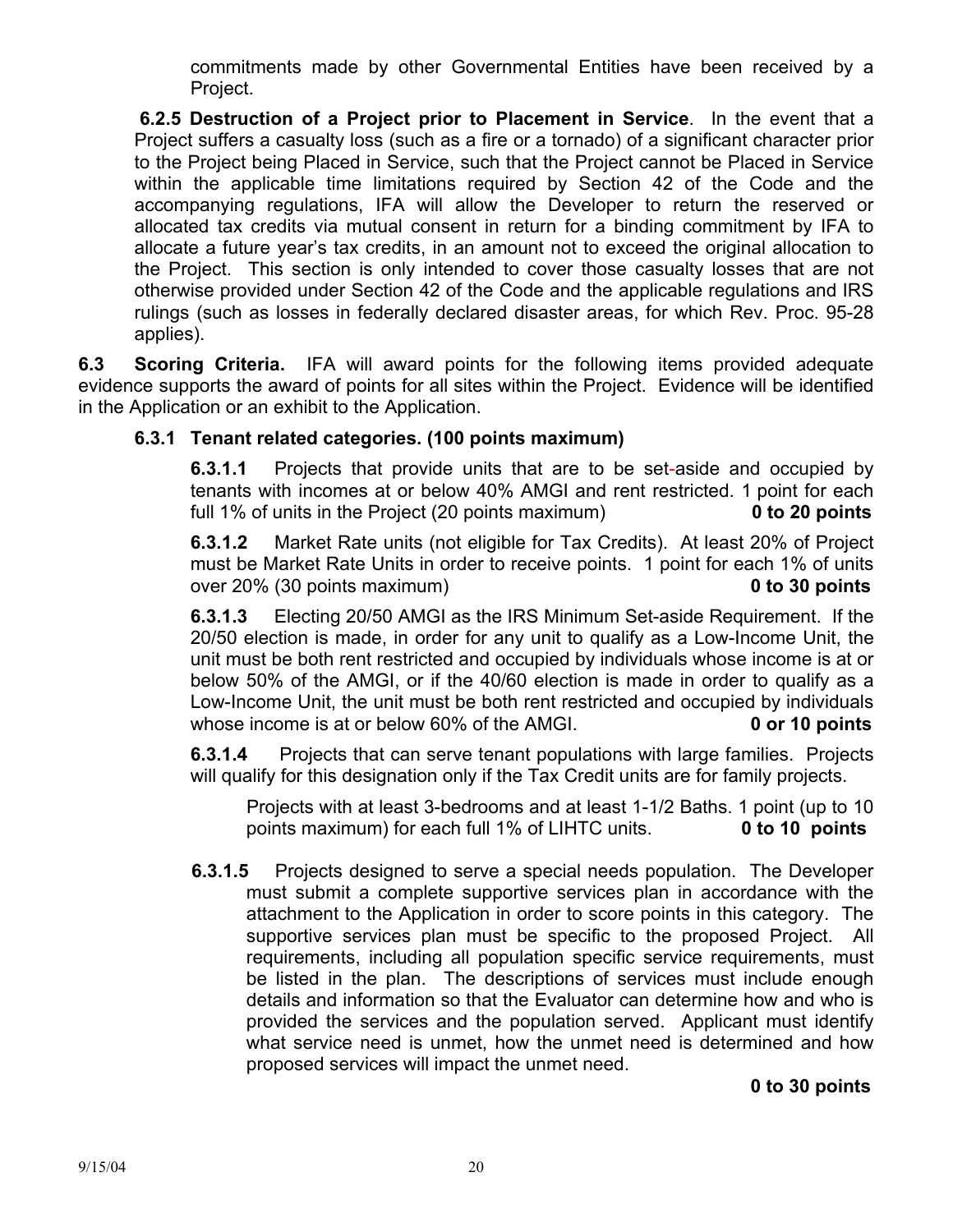## **6.3.2 Compliance Period related categories. (20 points maximum)**

 **6.3.2.1** Projects obligated to serve qualified tenants for additional years beyond the minimum 15-year Compliance Period and 15 year extended compliance period required by IRC Section 42. Points will be awarded based on 5 points (up to a maximum of 20 points) for each full 5 years of additional compliance period elected. Ownership Entities may elect either an additional compliance period or eventual tenant ownership under Section 6.3.2.2. To get these points, the ownership entity waives the right to ask IFA to find a buyer after year 15. (points will not be awarded under both categories).

#### **0 to 20 points**

**6.3.2.2** Projects that are intended for eventual tenant ownership. The Developer must include a plan as an attachment to the Application addressing: 1) services that prepare tenants to become owners of the property 2) plans for conversion of Project to tenant ownership at the end of the 15 year compliance period and 3) proposed budget to support 1 and 2 above. Ownership Entities may elect either an additional compliance period or eventual tenant ownership.

#### **0 to 5 points**

**6.3.2.3** Iowa ROSE (Renter to Ownership Savings Equity) Program: 15 points will be awarded to a Developer who develops a bona fide long-term Iowa ROSE Program. Long-term Iowa ROSE is a lease-to-own single family home program pursuant to a plan and with documents approved by IFA with the house to be sold to a qualified tenant at the end of the 15 year compliance period.

#### **0 to 15 points**

#### **6.3.3 Location related categories. (55 points maximum)**

**6.3.3.1** Projects that are entirely located within a qualified census tract and can demonstrate that they contribute to a concerted community revitalization plan. A concerted community revitalization plan is an IDED Enterprise Zone, HUD Enterprise Community, IDED Main Street Program, IDED Tax Increment Finance (TIF) Variance approved communities, Self-Supporting Municipal Improvement District or historic structures listed on the National Register of Historic Places or determined eligible for the National Register by the State Historic Preservation Officer. The Project site must be entirely within the geographic boundaries of the community revitalization plan and the plan must describe revitalization activities in the neighborhood surrounding the proposed Project. **0 or 20 points** 

**6.3.3.2** Projects entirely located in: the attendance district of a Section 1113(3)(A) Elementary School (applies only to a multi family project); a brownfield site (engineer's certification is required) 10 points each

#### **0 to 20 points**

#### **6.3.3.3** Projects located near services.

| <b>Services</b>              | Within   | Within  | Older Persons/ |
|------------------------------|----------|---------|----------------|
|                              | 1 Mile   | 2 Miles | /Family/Both   |
| <b>Public Transportation</b> | 2 points | 1 point | <b>Both</b>    |
| <b>Schools</b>               | 2 points | 1 point | Family only    |
| Pharmacies                   | 2 points | 1 point | <b>Both</b>    |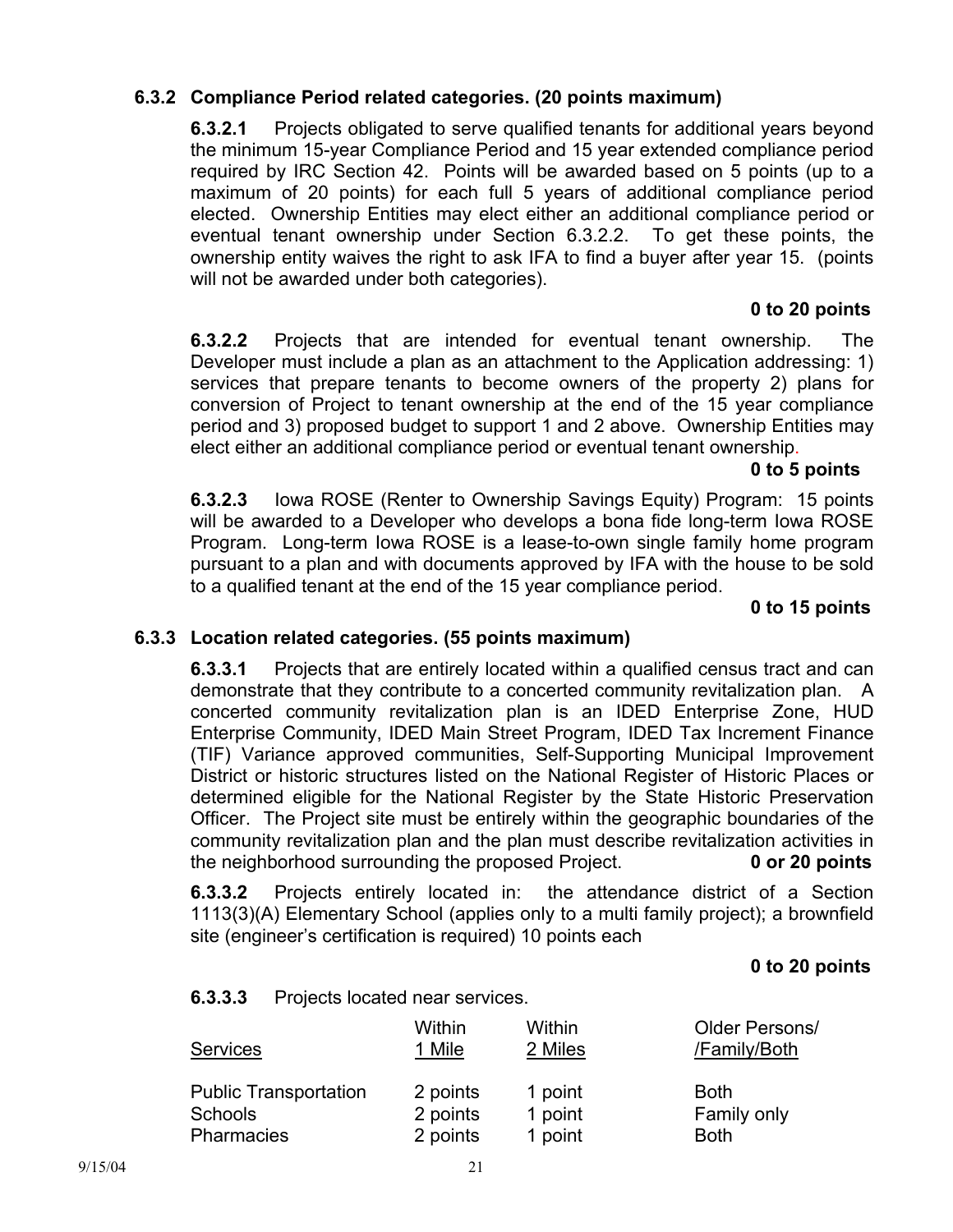| <b>Medical Services</b>     | 2 points | 1 point | <b>Both</b>               |
|-----------------------------|----------|---------|---------------------------|
| <b>Grocery Store</b>        | 2 points | 1 point | <b>Both</b>               |
| (Not Convenience Store)     |          |         |                           |
| Day Care (not on-site)      | 2 points | 1 point | Family only               |
| Library                     | 2 points | 1 point | <b>Both</b>               |
| <b>Senior Center</b>        | 2 points | 1 point | <b>Older Persons only</b> |
| <b>Community Center</b>     | 2 points | 1 point | <b>Both</b>               |
| <b>Congregate Meal Site</b> | 2 points | 1 point | <b>Older Persons only</b> |
| Before and After School     |          |         |                           |
| Care Program                | 2 points | 1 point | Family only               |
|                             |          |         | 0 to 10 points            |

**6.3.3.4** Projects with a Computer Learning Center on-site.

### **0 or 5 points**

#### **6.3.4 Project characteristics related categories. (130 points maximum)**

**6.3.4.1** Projects that use existing housing, adaptive reuse or new construction, the improvement of which has been designated as part of a community revitalization plan. A community revitalization plan is an IDED Enterprise Zone, HUD Enterprise Community, IDED Main Street Program, IDED Tax Increment Finance (TIF) Variance approved communities, Self-Supporting Municipal Improvement District or historic structures listed on the National Register of Historic Places or determined eligible for the National Register by the State Historic Preservation Officer (SHPO). The Project site must be within the geographic boundaries of the community revitalization plan and the plan must describe revitalization activities in the neighborhood surrounding the proposed Project. **0 or 10 points**

**6.3.4.2** Entire Projects that are locally, state or federally designated historic structures or entire Projects that provide for the rehabilitation of abandoned or unsafe buildings that are considered a "public nuisance" as defined in Chapter 657A of the Code. **0 or 30 points** 

**6.3.4.3** Projects that are subsidized Preservation Projects. Subsidized Preservation Projects are defined as (not withstanding Threshold and other requirements in this QAP) a Project that has federal subsidy (HUD Section 8 or USDA Section 515) and is likely to lose their low-income status (HUD-opt out notice or USDA-prepayment filed), or in need of repair or a pre 1990 Section 42 Project that has successfully completed their 15-year compliance period.

#### **0 or 15 points**

**6.3.4.4** Projects that receive a resolution of support from the local governing body of the local political subdivision where the Project will be located.

#### **0 or 10 points**

**6.3.4.5** Projects that have a written agreement with the Public Housing Authority (PHA) in the form provided by IFA and signed by both the Ownership Entity and the PHA. **0 or 10 points** 

**6.3.4.6** Projects that exceed the minimum construction characteristics as outlined in an attachment to the Application.

Exterior Construction **0 to 13 points** 

Insulation **0 to 8 points**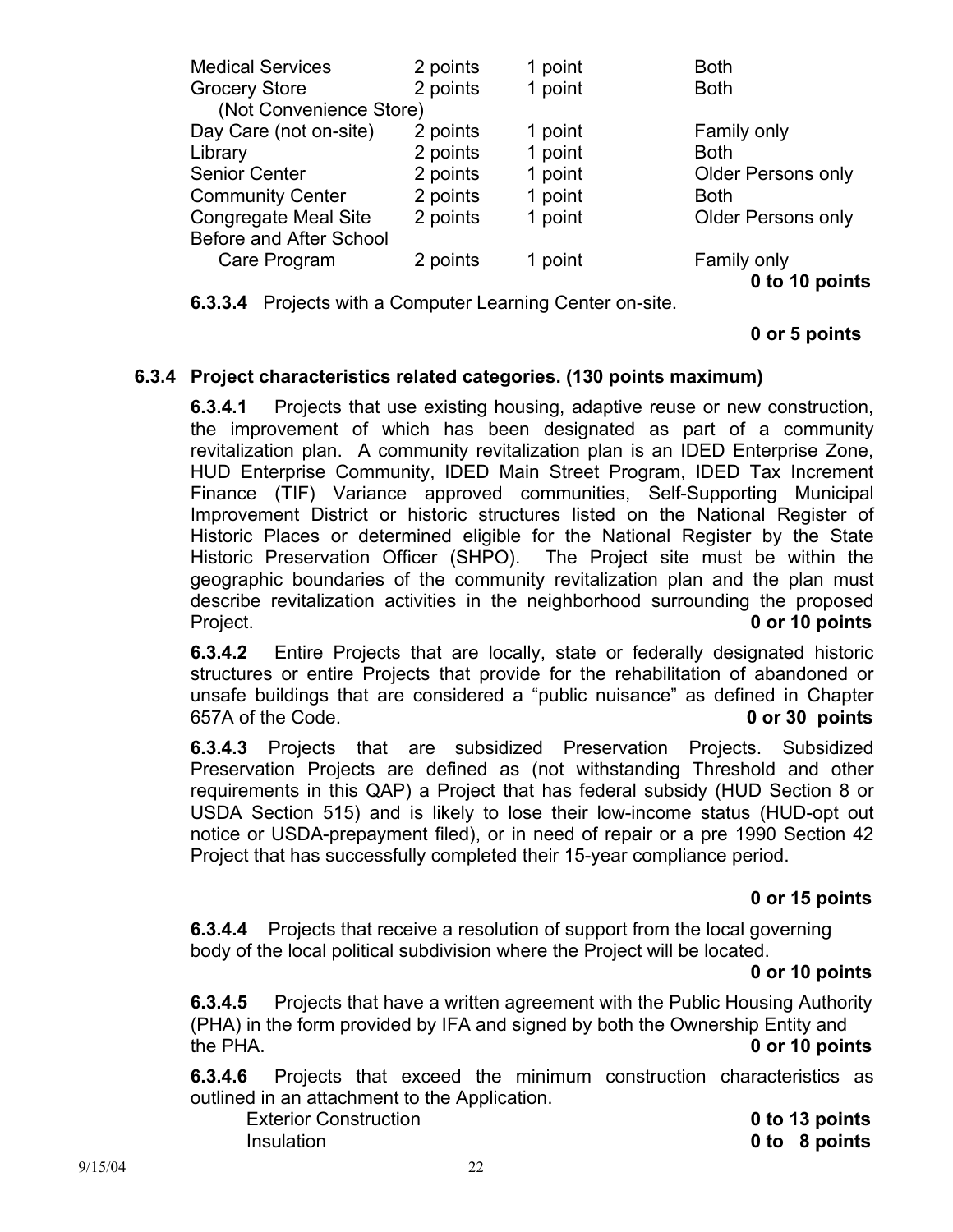| <b>Doors</b>               | 0 or 2 points  |
|----------------------------|----------------|
| <b>Window Sills</b>        | 0 or 2 points  |
| Laundry                    | 0 or 2 points  |
| <b>HVAC</b>                | 0 to 14 points |
| <b>Community Rooms</b>     | 0 or 5 points  |
| <b>Main Entrance Areas</b> | 0 or 2 points  |
| <b>Storage Units</b>       | 0 or 2 points  |

**6.3.4.7** Projects that provide high speed internet access to each unit by wiring for broadband, wireless or digital subscriber line (DSL). Service provider is responsibility of tenant

## **0 or 5 points**

## **6.3.5 Developer characteristics related categories. (20 points maximum)**

**6.3.5**.**1** Projects that receive the weighted average or greater of the syndication value per Tax Credit dollar (in cents) based on the weighted average cents per dollar of all Projects submitted in that round.

## **0 or 10 points**

**6.3.5.2** Projects with participation in the Development Team by a firm currently designated as an Iowa Targeted Small Business. Points will only be available in this category for the following Development Team members: general partner, consultant, tax accountant, engineer, architect, general contractor, management company and tax attorney. Joint ventures, subcontracts, or joint fee arrangements cannot be used to score points in this category. **0 or 10 points** 

## **SECTION 7. NOTICE OF THE TAX CREDIT AWARD.**

**7.1 Written Notice of Tax Credit Awards.** Once IFA has reserved Tax Credits, a written notice of Tax Credit Reservation shall be faxed and mailed to all approved Ownership Entities. The effective date of the award will coincide with the date of the written notice. The unsuccessful Ownership Entity shall be notified by fax and by mail that IFA did not select their Projects, including an explanation as to why IFA did not select the Project.

**7.2 Waiting List.** The Board in its discretion may establish a waiting list and adjust the order on the waiting list for any reason, including but not limited to the result of an appeal. A Developer placed on the waiting list shall be required to reapply for Tax Credits if the Developer seeks funding from the next cycle of Tax Credit awards. Placement on the waiting list does not imply either directly or indirectly that the Board will forward fund the Developer's Project. The waiting list may be established based on financial feasibility, relative scoring, developer concentration, geographic distribution, or any of the other criteria described in the QAP. If Tax Credits become available, the Application will be reviewed to ensure that the Developer continues to satisfy all of the requirements of the QAP. If the Developer is in compliance with the QAP, the Board, at its next regular meeting, may make a Tax Credit Reservation award.

**SECTION 8. POST RESERVATION REQUIREMENTS.** Once a Tax Credit Reservation has been awarded, the following additional requirements will apply. Failure to comply with any provision of this Section may result in the revocation of the Tax Credit Reservation, denial of the Carryover Allocation, issuance of Form 8609 or the issuance of Form 8823.

**8.1 Construction.** Construction must begin on a Project within 18 months from reservation date.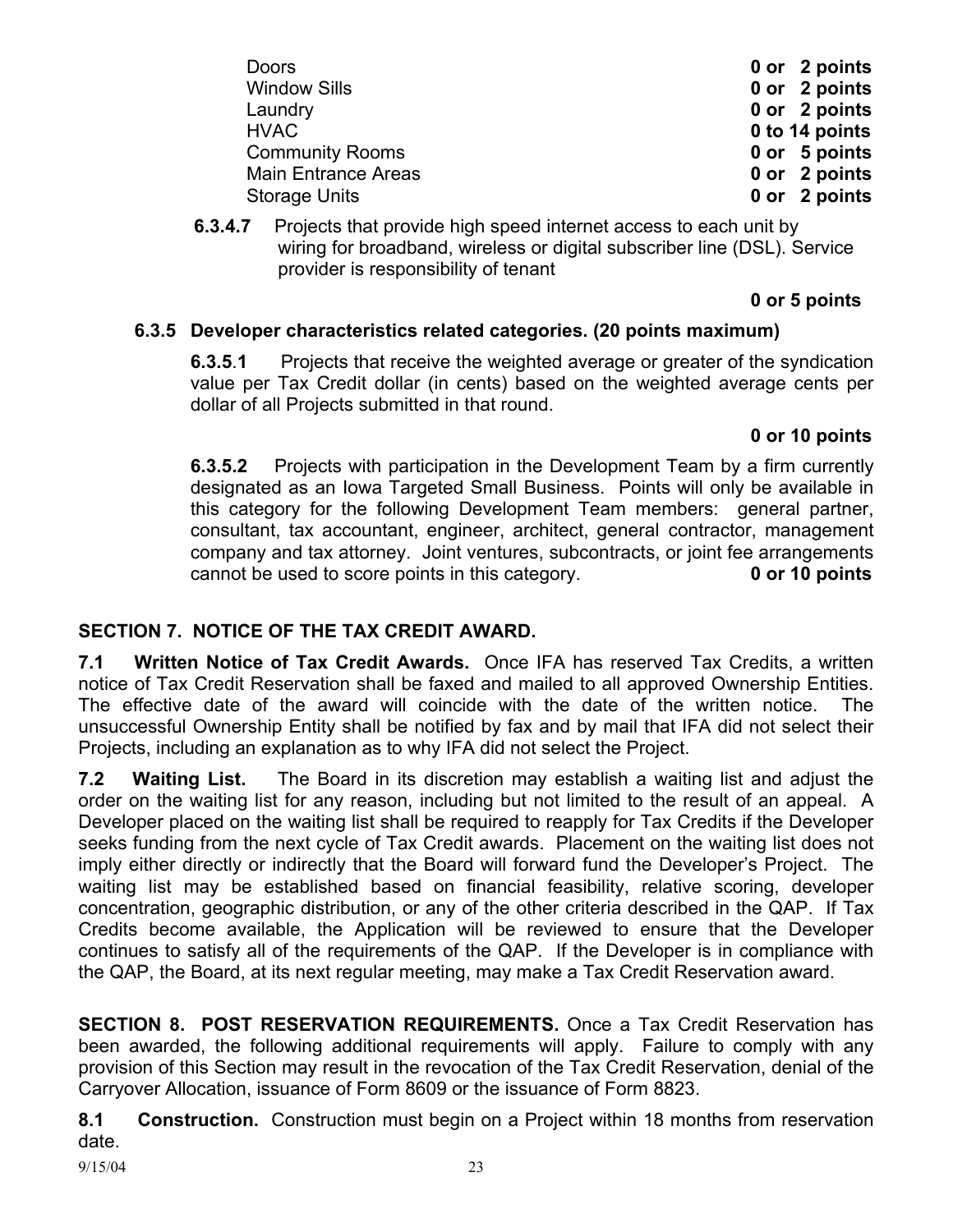**8.1.1** IFA may periodically request a status report on the Project's construction timeline.

**8.2 Amendments to the Application after Award.** A Developer may amend, with IFA's consent, the Application after a reservation of Tax Credits is made solely for the purpose of showing changes as described in this Section. This Section does not apply to Tax Credits awarded to a Tax-Exempt Project qualifying pursuant to Section 3 of this QAP.

**8.2.1** Sources and uses of funds that do not increase the amount of Tax Credits awarded.

**8.2.2** A minor change in the nature of the Project or changes in partnership members, shareholders, or limited liability members.

**8.2.3** Changes to the equity investors, syndicator or equity partner.

**8.2.4** Site changes that are equal to or exceed the site characteristics of the site first described in the Application. A site change will be permitted only if in IFA's sole discretion the substituted site does not reduce the number of points awarded during the evaluation process and it is within the same city.

**8.3 Material Changes.** If, upon the submission of the Carryover Application or the Form 8609 Application, or at any other time, it is determined that the Project is not substantially the same as the Project described in the Application, the Project will not receive an allocation of Tax Credit Reservation, or the amount of the Tax Credit will be adjusted or an IRS form 8823 will be issued. It is expected that the Projects will be the same as were originally scored under this QAP.

**8.3.1** Generally, changes in the total number of Tax Credit units, number of bedrooms per unit mix, special needs targeting, and tenant mix (low-income/market rate), are deemed to be material, and are not permitted.

**8.3.2** Changes in the number of buildings and units contained in each building will be allowed if changes are required by local regulatory codes and the Developer has obtained written approval from IFA prior to making the changes.

**8.3.3** Failure to notify IFA of a material change will result in the revocation of the Tax Credit Reservation or the issuance of Form 8823.

**8.4 Transfers.** Tax Credit Reservation and Carryover Allocations are not transferable. Form 8609 allocations will be issued only in the name of the Ownership Entity named in the Application. Transfers subsequent to the issuance of the Form 8609 allocation are subject to provisions of Section 42(j)(6) of the Code.

**8.5 Return of Tax Credit.** Allocations of Tax Credit may only be returned in accordance with applicable U.S. Treasury Regulations on a date agreed upon by IFA and the Ownership Entity or in accordance with the provisions of Section 6.2.5.

**8.6 Carryover Agreement.** All Developers requesting a Carryover Allocation must submit all items described in IFA's current Carryover Application Package.

**8.6.1. Marketable Title Requirement.** As part of the Carryover Application Package, the Ownership Entity must provide adequate evidence that the Ownership Entity's title in the real estate on which the Project is to be located is a marketable title pursuant to Iowa Land Title Examination Standards, or other applicable law. Adequate evidence of marketable title is demonstrated by either (1) a title opinion of an attorney authorized to practice law in Iowa showing marketable title in the Ownership Entity or (2) a title guaranty certificate issued by the Title Guaranty Division of IFA showing the Ownership Entity as the guaranteed.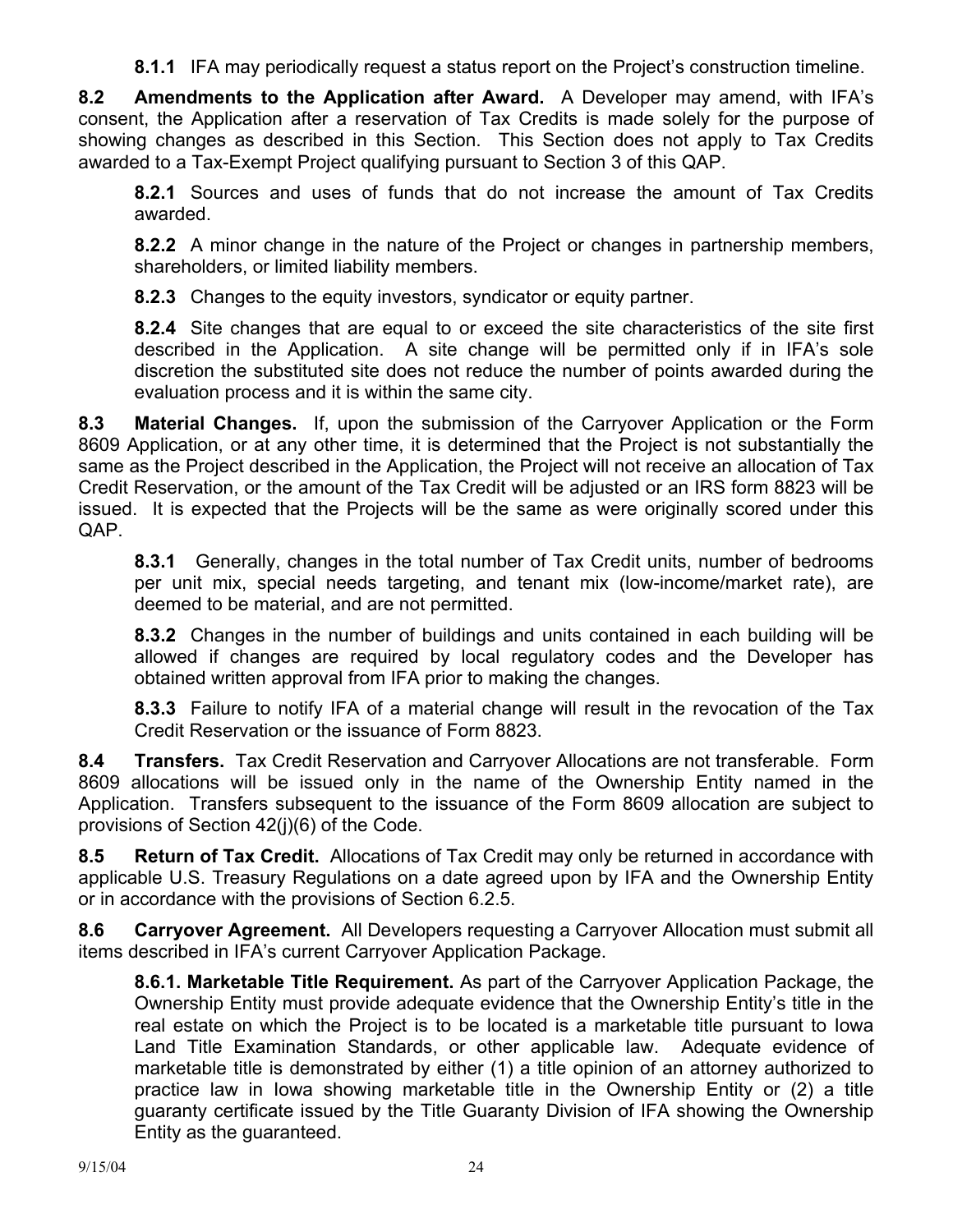**8.7 Form 8609.** All Developers requesting an IRS Form 8609 allocation must submit all items described in IFA's current Form 8609 request package.

**8.8 Change in General Partner, Majority Shareholder or Managing Member.** In the event there is a proposed change in a general partner, majority shareholder of a corporation or majority membership of a limited liability company after an allocation of Tax Credits has been made, IFA shall be notified by the partnership, corporation or limited liability company to obtain approval prior to the effective date of such change. The new general partner or new majority shareholder shall agree to meet the requirements described in the QAP before IFA shall consent to the change. If the requirements outlined in the QAP are not met, the request for transfer may not be approved. If IFA is not notified of a change in the general partner, IFA may issue a Form 8823.

**SECTION 9. APPEALS.** A Developer whose Application has been timely filed and who did not receive a reservation of Tax Credits may appeal IFA's decision by filing a written notice of appeal within seven days of the reservation before the Iowa Finance Authority, 100 East Grand Avenue, Suite 250, Des Moines, Iowa 50309. Filing a notice of appeal shall not stay the Tax Credit Reservations made by IFA. The notice of appeal must actually be received at this address within the time frame specified to be considered timely. The notice of appeal shall state the grounds upon which the Developer challenges IFA's reservation.

**9.1 Procedures for Developer Appeal.** Any appeal of Tax Credit Reservations shall be heard by the Executive Director of IFA. The Executive Director shall grant the appellant reasonable opportunity to gather information and inquire as to why Tax Credits were not reserved. The Executive Director shall allow the appellant and IFA staff to make a presentation bringing forth all the relevant facts supporting their respective position. Such presentation shall be held no later than thirty days after the filing of an appeal.

**9.2 Decision.** Within seven days of the presentation, the Executive Director shall issue a written decision which clearly states why the appellant should have been reserved Tax Credits or why the decision to not award Tax Credits was appropriate. Such decision shall be delivered to the appellant and the Board.

**9.3 Remedies.** If the Executive Director determines that the appellant should have been awarded Tax Credits, the Executive Director shall include in the written decision a recommendation that the Board place the Project on a waiting list for unreserved or returned credits.

**9.4 Final Agency Action.** After receiving a written decision from the Executive Director, the Board must either approve or decline to approve the Executive Director's recommendation no later than the next regularly scheduled Board meeting. Such action by the Board shall be the final decision of the agency.

**9.5 Judicial Review.** Judicial review of IFA's final decisions may be sought in accordance with Iowa Code Section 17A.19.

**9.6 Waiting List for Projects impacted by result of Appeals or Judicial Review.** A waiting list may be established by the Board if Projects that initially received an award of Tax Credits are impacted by the result of an appeal in accordance with this Section or Judicial Review in accordance with Iowa Code Section 17A.19

**SECTION 10. COMPLIANCE.** IFA is required to establish procedures for monitoring compliance with the provisions of IRC Section 42 and for notifying the Internal Revenue Service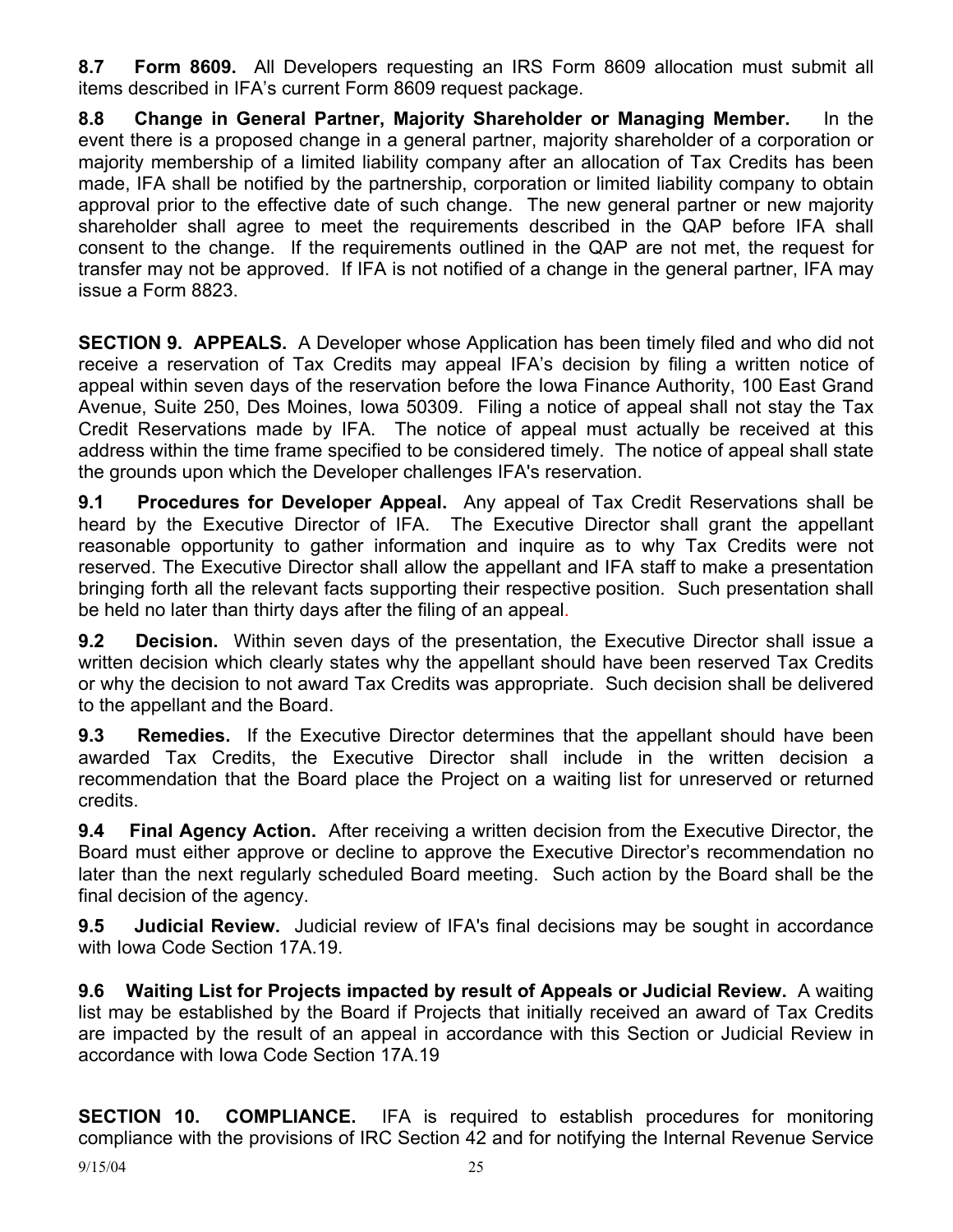of any noncompliance. Each Ownership Entity is required to comply with the requirements described in this Section, the Treasury Regulations governing Section 42, and the compliance manual adopted by IFA pursuant to 265 IAC 12.3.

**10.1 Record Keeping.** For each year in the Compliance Period, the Ownership Entity or its successor in interest shall keep records for each qualified low-income building in the Project consistent with the Treasury Regulations governing Section 42. The Ownership Entity or its successor in interest shall retain these records for each building in the Project for at least six years after the due date (with extensions) for filing the federal income tax return for that year. The records for the initial taxable year must be retained for at least six years after the due date for filing the federal income tax return for the last year of the Compliance Period of the building.

**10.2 Certifications.** The Ownership Entity shall make all necessary certifications required by IFA for the preceding 12-month period as described in the Treasury Regulations governing Section 42.

**10.3 Review and Inspections.** IFA shall review the certifications submitted in conformance with the Treasury Regulations governing Section 42 effective on the effective date of this QAP. IFA shall have the right to inspect the Projects in conformance with the standards set forth in the Treasury Regulations governing Section 42. IFA will provide 48 hours' advance notice to the Ownership Entity to inspect any individual units in a Project. Otherwise, advance notice to the Ownership Entity is not necessary for purposes of the inspection provisions set forth in the Treasury Regulations governing Section 42. The owner certifications and reviews of compliance reports shall be made annually, the physical inspections and tenants files once every 3 years covering the 15-year Compliance Period under IRC Section 42(i)(1). If the Ownership Entity agreed to an extended Compliance Period, the reviews, audits and inspections shall continue through the length of the Compliance Period. IFA may require that certifications, reviews and inspections be made more frequently, provided that all months within each 12-month period are subject to certification.

**10.4 Notice of Noncompliance.** IFA will provide prompt written certified notice to the Ownership Entity of a Project if found to be out of compliance. The notice will describe the events of noncompliance and advise the Ownership Entity of the Tax Credit Project of the time period to correct the events of noncompliance.

**10.5 Correction period**. The correction period shall not exceed 90 days from the date the notice of noncompliance is sent to the Ownership Entity. IFA may extend the correction period for up to six months, but only if IFA determines there is good cause for granting the extension. During the 90 day time period, or an extension thereof, the Ownership Entity must supply any missing certifications and bring the Project into compliance with the provisions of IRC Section 42.

**10.6 Notice to Internal Revenue Service.** IFA will send a written notice to the Internal Revenue Service along with Form 8823 in the event of a finding of noncompliance by an Ownership Entity. Copies of Form 8823 and the Internal Revenue Service notice will be forwarded to the Ownership Entity.

**10.7 IFA Retention of Records.** IFA shall retain records of noncompliance or failure to certify for six years beyond IFA's filing of the respective IRS Form 8823. In all other cases, IFA will retain the certifications and records described in the QAP for a period of three years from the end of the calendar year in which IFA receives the certification and records.

**10.8 Delegation of Monitoring.** IFA may retain an agent or other private contractor (the "authorized delegate") to perform compliance monitoring. The authorized delegate must be unrelated to the Ownership Entity of any building that the authorized delegate monitors.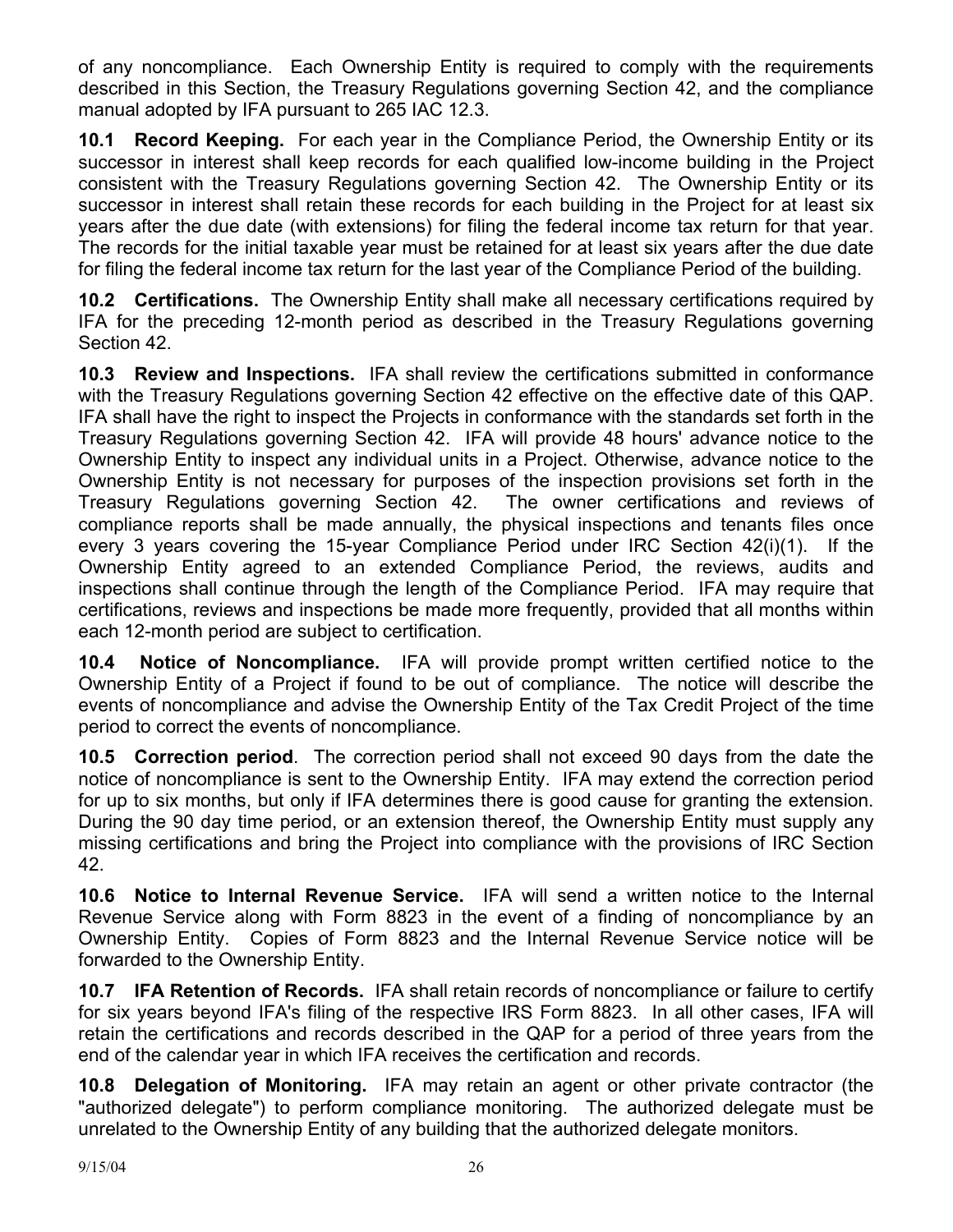**10.9 Liability.** Compliance with the requirements of IRC Section 42 is the responsibility of the Ownership Entity of the building for which the Tax Credit is allowable. IFA's obligation to monitor for compliance with the requirements of IRC Section 42 shall not make IFA liable for an Ownership Entity's noncompliance.

**10.10 Effective Date.** These procedures for monitoring for noncompliance became effective on January 1, 1992, were amended on February 3, 1993, and apply to buildings placed in service for which a Low-Income Housing Tax Credit is, or has been, allowable at any time. Notwithstanding the effective date, if IFA becomes aware of noncompliance that occurred prior to January 1, 1992, it is required to notify the Internal Revenue Service of that noncompliance.

#### **Glossary**

The following capitalized terms shall have the meanings set forth herein unless context clearly requires a different meaning.

**1**. **Accessibility** means buildings used by the public, accessible to, and functional for, the physically handicapped to, through and within their doors, without loss of function, space, or facility where the general public is concerned. An Accessible Route means a continuous unobstructed path connecting all accessible elements and spaces in a building or facility that can be negotiated by a severely disabled person using a wheelchair and that is also safe for and usable by people with other disabilities. Interior Accessible Routes may include corridors, floors, ramps, elevators, lifts, and clear floor space at fixtures. Exterior Accessible Routes may include parking, access aisles, curb ramps, walks, ramps and lifts.

**2. Affiliate** means a corporation, partnership, joint venture, limited liability company, trust, estate, association, cooperative or other organization or entity of any nature whatsoever that directly, or indirectly through one or more intermediaries, Controls, is Controlled by, or is under common Control with any other person, and specifically shall include parents or subsidiaries.

**3. Applicable Fraction** means the fraction used to determine the Qualified Basis of the qualified low-income building, which is the smaller of the unit fraction or the floor space fraction, as defined more fully in IRC Section 42(c)(1).

**4. Applicable Percentage** means the percentage multiplied by the Ownership Entity's Qualified Basis to determine the annual Tax Credit available to the Ownership Entity for each year of the Tax Credit Period and as more fully described in IRC Section 42(b).

**5. Application or Application Package** means those forms and instructions prepared by IFA to make a determination to allocate Tax Credits. Developers are required by IFA to use the forms contained in the Application Package. The Application must include all information required by the QAP and as may be subsequently required by IFA.

**6.** Assisted Living means housing with services as defined in Chapter 231C of the Iowa Code.

**7. Area Median Gross Income (AMGI)** means the most current tenant income requirements published by HUD pursuant to the qualified Low-Income Housing Project requirements of IRC Section 42(g).

**8. Board** means the Board of Directors of IFA.

**9. Brownfield Site** means an abandoned, idled, or underutilized industrial or commercial site where expansion or redevelopment is complicated by real or perceived environmental contamination. A Brownfield site includes property contiguous with the property on which the individual or commercial facility is or was located. A Brownfield site shall not include property which has been placed or is proposed to be included on the national priorities list established pursuant to the Federal Comprehensive Environmental Response, Compensation, and Liability Act, 42 U.S.C.} 9601 et seq. Completed EPA Phase 1 documentation and an engineer's certification is required to qualify as a Brownfield site for purposes of the QAP.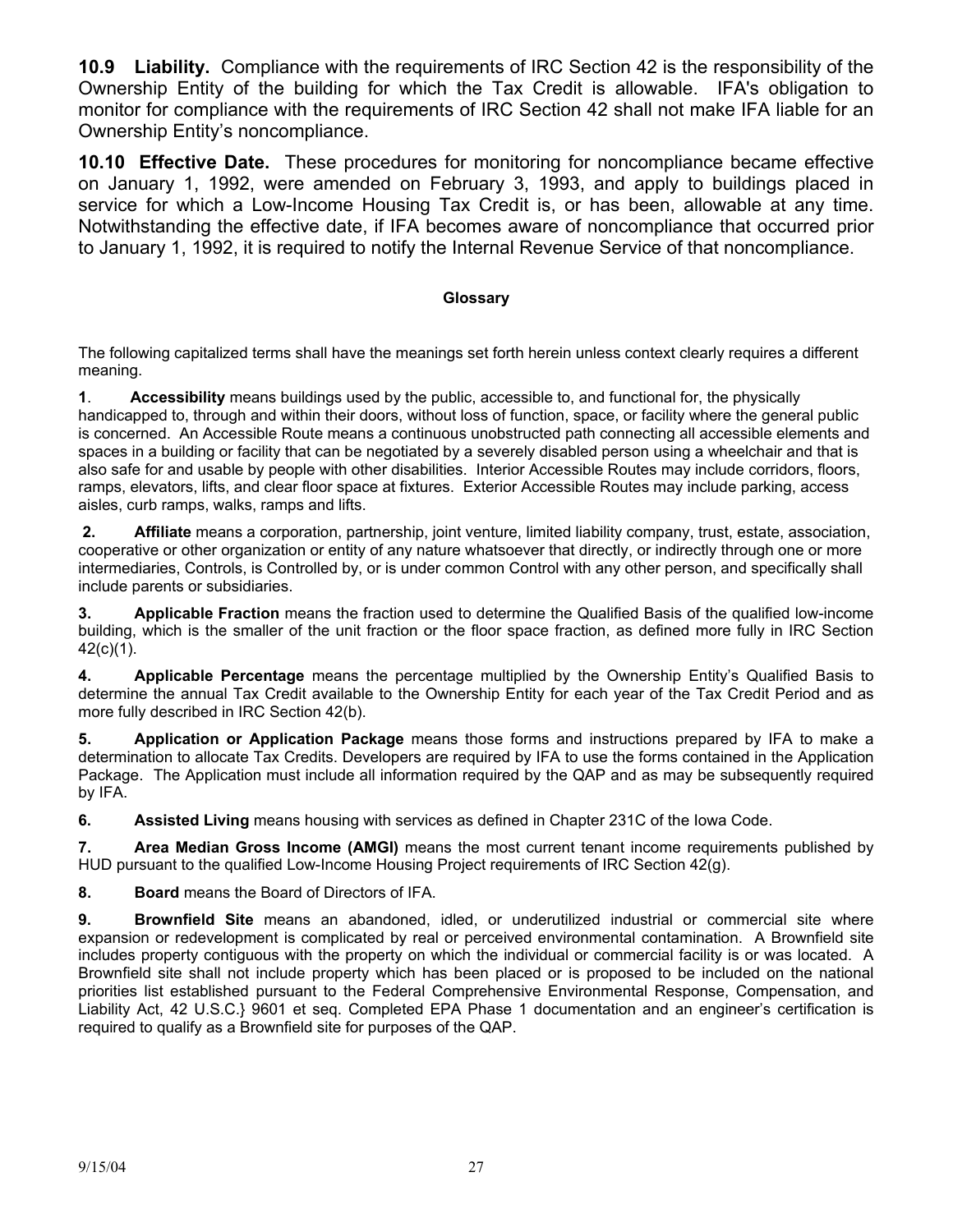**10. Builder General Requirements** (job overhead) means items, which will vary due to Project type, location and site conditions. This category generally includes but is not limited to supervision, job site engineering, job office expenses including clerical wages, whether on-site or offsite, if for the Project, temporary buildings, tool sheds, shops and toilets, temporary heat, water, light and power for construction, temporary walkways, fences, roads, siding and docking facilities, sidewalk and street rental, construction equipment rental not in individual trade item costs, clean-up and disposal of construction debris, medical and first aid supplies and temporary facilities, watchman's wages, security cost and theft and vandalism insurance signage or other barriers.

**11. Builder Overhead** means the cost of continuing operations of a building construction firm.

**12. Builder Profit** means the return anticipated for providing building construction services under competitive conditions taking into consideration on-site construction time, work performed by the builder, number of subcontractors and extent of subcontract work and risk and responsibility.

**13. Carryover Agreement and Allocation and Ownership Entity's election statement** means an allocation of current year Tax Credit Reservations by IFA pursuant to IRC Section 42(h)(1)(E) and Treasury Regulations, § 1.42-6 and the Carryover Agreement and Carryover Application filed by an Owner Entity.

**14. Code or IRC** means the Internal Revenue Code of 1986 as amended together with any applicable regulations, rules, rulings, revenue procedures, information statements or other official pronouncements issued thereunder by the United States Department of the Treasury or the Internal Revenue Service relating to the Low-Income Housing Tax Credit Program authorized by IRC Section 42 to and including October 10, 2001. These documents are incorporated in the QAP by reference and pursuant to 265 IAC §§ 17.4(2) and 17.12(2). A copy of the Internal Revenue Code and Treasury regulations and related information relating to this program are found in the state law library and are available for review by the public.

**15. Community Service Facility** means any facility designed to serve primarily individuals whose income is 60 percent or less of median income within the meaning of in Section 42(g)(1)(B). It must meet the following criteria: (1) The facility must be used to provide services that will improve the quality of life for community residents. (2) The taxpayer must demonstrate that the services provided at the facility will be appropriate and helpful to individuals in the area of the Project whose income is sixty (60) percent or less of area median income. (3) The facility must be located on the same tract of land as one of the buildings that comprises the qualified low-income housing Project. (4) If fees are charged for the services provided, they must be affordable to individuals whose income is sixty (60) percent or less of area median income.

**16. Compliance Period**, as defined in IRC Section 42(i)(1) as amended to January 1, 1986, means, with respect to any building, the period of 15 consecutive taxable years beginning with the first taxable year of the Tax Credit Period unless extended by the Owner Entity to a longer period of time.

**17. Computer Learning Center** means an area and/or room designated within the project containing 1 or more computer(s) and related hardware (i.e. printer, modem for internet access) that is part of an organized program that provides computer related opportunities and training that has as it focus at least one of the following areas: job skills training to enhance employment opportunities, introduction to/familiarization with computers, basic adult education, literacy, GED, Economic Development (micro enterprises, small businesses, telecommuting), youth education, senior services, or continuing education. To qualify as a Computer Learning Center the Developer must provide the following minimum information: a) Description of the center's purpose and its intended customers/clients; b) Focus and objective of center; c) Time Line; d) Retrofitting or construction required; e) Equipment (hardware, software); f) Staffing of Center; g) Third Party/Voluntary Organizations participation and funding for initial set up and ongoing maintenance and operational costs; h) Training Program and Classes and i) Budget showing how center will be set up and maintained.

**18. Consultant fee** means a fee paid to a housing consultant. No entity having an identity of interest with the Developer may earn a fee for providing services that would otherwise be provided on a fee basis by a housing consultant. Consultant efforts must be directed exclusively towards serving the specific Project being proposed.

**19. Control** (including the terms Controlling, Controlled by, under common Control with, or some variation or combination of all three) means the possession, directly or indirectly, of the power to direct or cause the direction of the management and policies of any Person or Affiliate thereof, whether through the ownership of voting securities, by contract or otherwise, including specifically ownership of more than 50 percent of the general partner interest in a limited partnership, or designation as a managing general partner or the managing member of a limited liability company.

**20. Debt Service Coverage Ratio** means the ratio of a property's net operating income (rental income less operating expenses and reserve payments) to foreclosable, currently amortizing debt service obligations.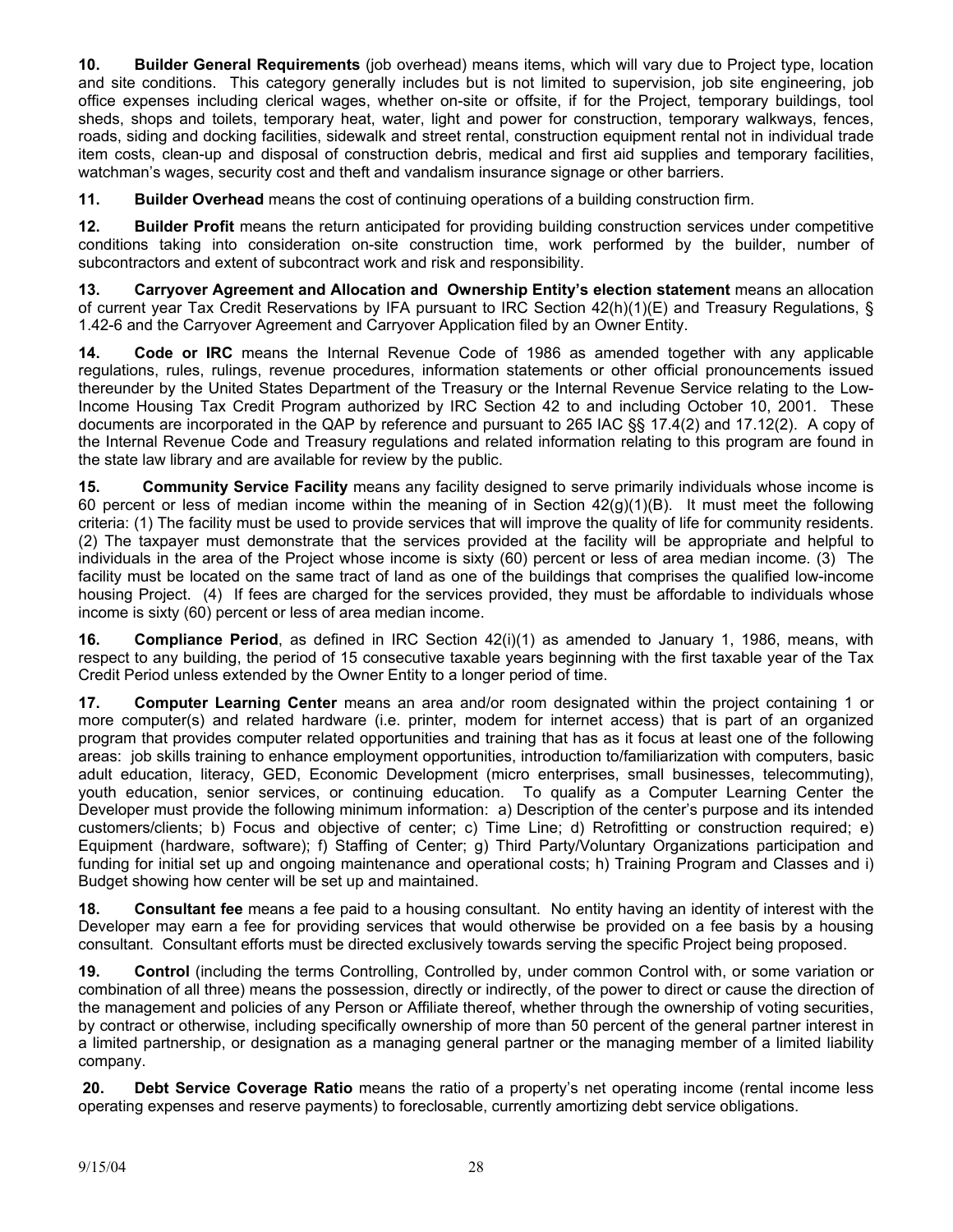#### **21. Developer**

**21.1** The Developer is acting as agent for the eventual owner or taxpayer benefiting from an award of a Tax Credit Reservation.

**21.2** The Developer and any of its successors in interest will be bound by the representations made in the Application. Further, the Developer or its successors shall be obligated to carry out the commitments made to IFA by the Developer on its own behalf or on behalf of other Persons or Affiliates.

**22. Developer's Equity** means Developer's contributions of cash and land, but does not include Developer's Fee or Syndication proceeds. Developer's Equity will only be considered if the equity remains in the Project throughout the Compliance Period and not taken out from surplus cash flow, cash flow notes or mortgages or any other method.

**23. Difficult Development Area** means any area that is so designated by the Secretary of HUD as an area which has high construction, land, and utility costs relative to area median family income.

**24. Eligible Basis** means, with respect to a building within a Project, the building's Eligible Basis at the close of the first taxable year of the Tax Credit Period and as further defined in IRC Section 42(d).

**24.1** Eligible Basis shall not include garages or storage units or other amenities where the Ownership Entity is charging tenants for the use of the garage or storage unit or other amenities, except when the garage or storage units or other amenities are part of normal rent for all of the units in the Project.

**24.2** If a grant is made with respect to any building or its operation during any taxable year of the Compliance Period and any portions of such grant is funded with federal funds, the Eligible Basis of the building for that taxable year and all succeeding taxable years must be reduced by the portion of the grant.

**25. Eligible Basis for Rehabilitation Project** includes the definition of Eligible Basis with the adjustments described in this Section. No Tax Credit is available for acquisition of an existing building unless:

**25.1** The building is acquired by purchase;

**25.2** Subject to limited exceptions, at least ten years has elapsed since the building was last placed in service or if more recent the date of certain improvements costing at least 25% of the Developer's adjusted basis in the building;

**25.3** The building was not previously placed in service by a related person to the current Developer. For the purposes of this paragraph "related person" shall have the same meaning as Section 42(d)(2)(D)(iii); and

**25.4** The used building is rehabilitated in a manner, which is eligible for Tax Credit.

**26. Enterprise Community** is as defined by HUD.

**27. Enterprise Zone** is as defined by IDED.

**28. Evaluator** means members of IFA Staff*,* temporary staff hired to evaluate the Tax Credit Applications, or staff from other state agencies, including but not limited to the Department of Human Services, Department of Elder Affairs and IDED.

**29. Forward Funding** shall have the same meaning as described in IRC Section 42(b)(2)(A)(ii)(I) and 42(h)(1)(C).

**30. Frail Older Person** means an Older Person requiring assistance with three or more activities of daily living. Also see Tenants with Special Housing Needs in this Glossary.

**31. Governmental Entity or Political Subdivision** means federal or state agencies, departments, boards, bureaus, commissions, authorities, and political subdivisions, special districts and other similar entities, their employees, board members or agents.

**32**. **Housing Projects for Older Persons** shall have the same meaning as described in 42 U.S.C. Section 3607(b)(2).

**33. Hard Construction Costs** mean the following items: Site improvements or work, New construction, Accessory buildings, Garages, General Requirements, Trade Items (Building materials), Construction contingency, Builder's overhead, Builder's Profit, Bond Premium, Other Fees, Architect's and Engineering Fees—Design, Architect's and Engineering Fees—Supervisory, Rehabilitation.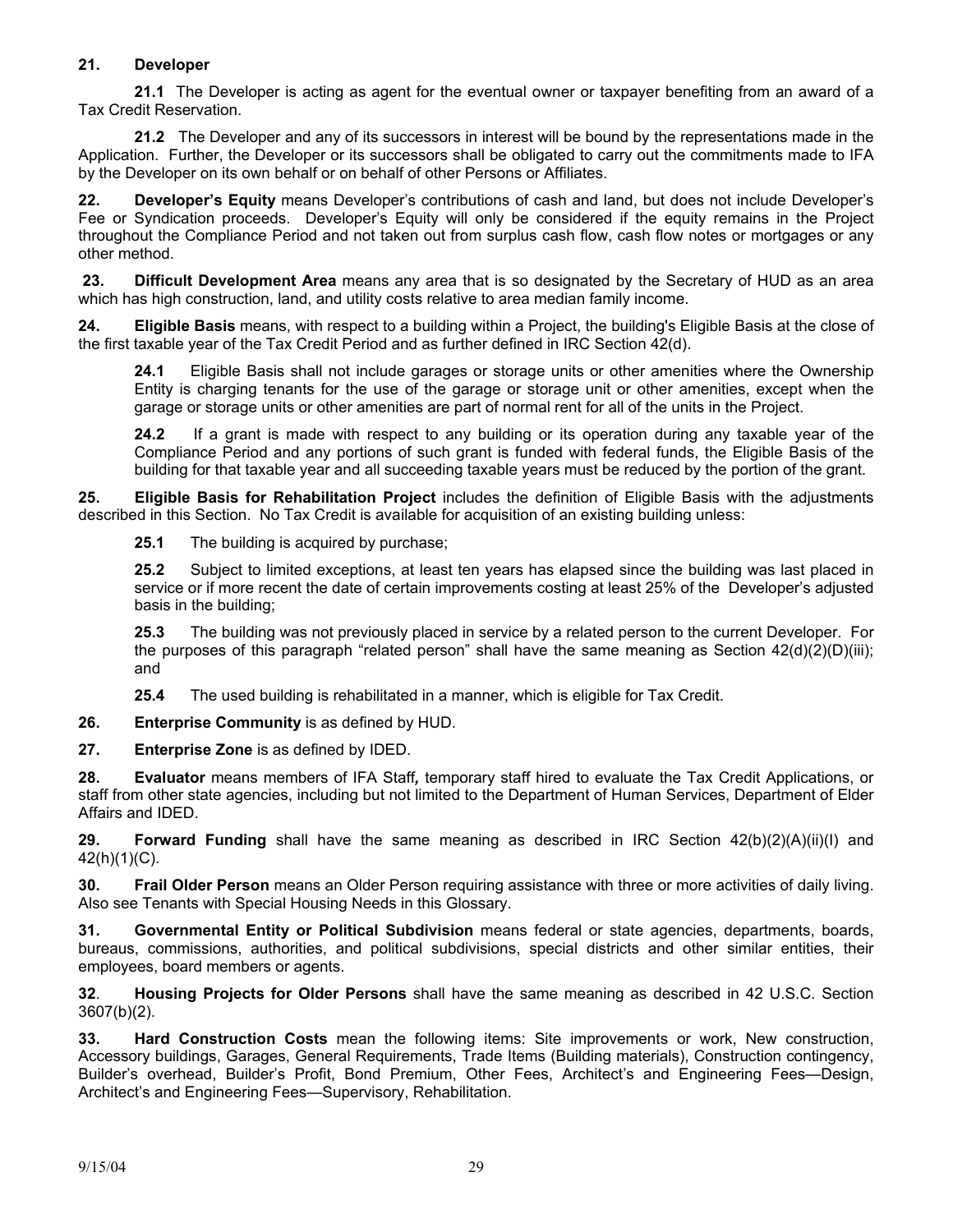**34. Housing Credit Agency** means IFA. Pursuant to Iowa Code Section 16.52, IFA is charged with the responsibility of allocating Tax Credits pursuant to IRC Section 42(h)(8)(A) and pursuant to Iowa Code Section 16.52.

**35. HUD** means the United States Department of Housing and Urban Development, or its successor.

**36. IDED or DED** means the Iowa Department of Economic Development.

**37. Identity of Interest** means a financial, familial or business relationship that permits less than an arm's length transactions. No matter how many transactions are made subsequently between persons, corporations, or trusts Controlled by the Ownership Entity/Developer, these subsequent transactions shall not be considered "arm'slength". Identity of interest includes but is not limited to the following: the existence of a reimbursement program or exchange of funds; common financial interests; common officers, directors or stockholders; family relationships among the officers, directors or stockholders; the entity is Controlled by the same group of corporations; a partnership and each of its partners; a limited liability company and each of its members; or an S Corporation and each of its of its shareholders.

**38. IRS** means the Internal Revenue Service, or its successor.

**39. Integrated Setting** means mixed population housing that is integrated "in a community" rather than in certain buildings.

**40. Joint Review Team** means representatives of IFA and the IDED that are appointed by each agency to review Projects that have requested funding by IFA's Tax Credit Program and HOME funds. Staff for each agency will make recommendations regarding Tax Credit awards and HOME awards to their respective decision makers. A decision by one agency to fund a Project does not bind the other agency to fund a Project. The failure to provide funds is a financial feasibility issue that could ultimately disqualify the Project from consideration.

**41. Land Use Restrictive Covenants a/k/a Land Use Restrictive Agreement (LURA)** means an agreement between IFA and the Ownership Entity and all of its successors in interest where the parties agree that the Project will be an affordable housing Project for the length of the Compliance Period elected by the Ownership Entity and upon which the award of Tax Credits was in part, based. The LURA will contain restrictive covenants that must encumber the land where the Project is located for the life of the agreement. The LURA must conform to the requirements of IRC Section 42(h), Iowa Code Section 16.52 and the QAP.

**42. Local Contributing Effort** means contributions by local governmental units or by local or regional agencies, public or private. Contributions may include but are not limited to: land, building(s), infrastructure, cash, TIF proceeds, local HOME grants or loans, tax abatement, value received from Enterprise Zone site remediation (Brownfield), private contributions, loans at substantially below market interest rates or with favorable features such as delayed principal and interest, utility costs reductions, employer assisted housing programs (EAH), rent or operating deficit guarantees, the value of a charitable property tax exemption for non-profits, a below market rate loan or grant from the Federal Home Loan Bank through a member bank, infrastructure improvements, an equity contribution by a Developer/Ownership Entity from the Project location (Notwithstanding the definition of private agency included in 265 IAC Rule 1.9, a deferred development fee contributed by a Developer from the location where a Project will be built does not qualify as a local contributing effort.), an equity contribution by a tax-exempt Developer/Ownership Entity from the Project location, the value of an in-kind contribution by a tax-exempt organization, tax-exempt bond financing from IFA or from a local political subdivision and property acquired at below appraised value from a local political subdivision. A HOME loan from the IDED does not qualify as Local Contributing Effort.

**43. Low-Income Unit** means any residential rental unit if such unit is rent-restricted and the occupant's income meets the limitations applicable as required for a qualified low-income housing Project.

**44. Main Street Program** means an IDED designated area.

**45. Metropolitan Statistical Area (MSA)** means, as defined by the U.S. Office of Management and Budget an area with at least one urbanized area of 50,000 or more population and may include adjacent counties that have a minimum of 25 percent of the workers commuting to the central counties of the metropolitan statistical area. The MSA list for Iowa is attached to the Application.

- **46. Non-MSA County** means all counties not listed as a MSA.
- **47. Older Persons** means a person 55 years of age or older, in accordance with State law.

#### **48. Ownership Entity**

- **48.1** Ownership Entity means any Person and any Affiliate of such Person:
- **48.2** Submitting an Application to IFA requesting a Tax Credit Reservation pursuant to the QAP.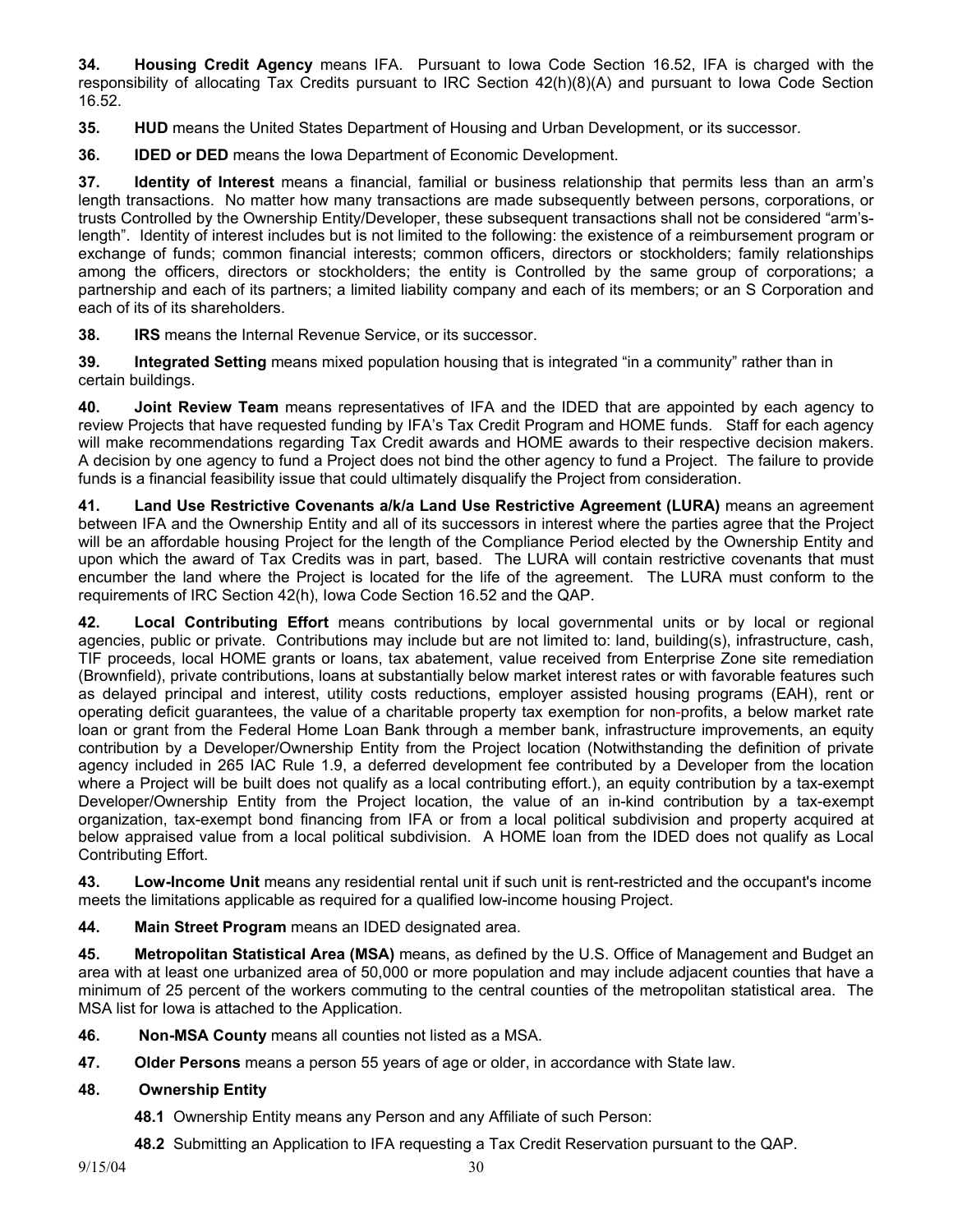**48.3** Who receives a Tax Credit Reservation, Carryover Agreement or 8609 Tax Credit Allocation.

**48.4** Who is the successor in interest to the Developer who owns or intends to own and develop a Project or expects to acquire Control of a Project consistent with Control documents provided by the Ownership Entity to IFA as part of the Application.

**49. Person** shall have the same meaning as contained in Iowa Code Chapter 4.

**50. Person with Disability** means a person with a disability is a household composed of one or more persons, at least one of whom meets the following criteria: 1) Is at least 18 in years of age or older; and, has a physical, mental or emotional impairment which: is expected to be of long-continued and indefinite duration, substantially impedes the person's ability to live independently, and is of a nature that such ability could be improved by more suitable housing conditions; OR 2) Has a developmental disability, defined as a severe chronic disability which: is attributable to a mental or physical impairment or combination of mental and physical impairments, is manifested before the person attains age twenty-two, is likely to continue indefinitely, results in substantial functional limitation in three or more of the following areas of major life activity: self-care, receptive and expressive language, learning, mobility, self-direction, capacity for independent living, and economic self-sufficiency; and which reflects the person's need for a combination and sequence of special, interdisciplinary, or generic care, treatment, or other services which are of lifelong, or extended duration and are individually planned and coordinated.

**51. Project** means a low-income rental housing property the Developer of which represents that it is or will be a qualified low-income housing Project within the meaning of IRC Section 42(g). With regard to this definition, the Project is that property which is the basis for the Application.

**52. Property** means the real estate and all improvements thereon which are the subject of the Application, including all items of personal property affixed or related thereto, whether currently existing or proposed to be built thereon in connection with the Application.

**53. Qualified Allocation Plan (QAP)** means an allocation plan to select and award Tax Credits to qualified recipients. The requirements of the QAP apply to any tax-exempt bond financed Project. Tax-exempt bond financed Projects must pay particular attention to the Sections of the QAP relating to these Projects.

**54. Qualified Basis** means, with respect to a building within a Project, the building's Eligible Basis multiplied by the Applicable Fraction, within the meaning of IRC Section 42(c)(1).

**55. Qualified Census Tract** means any census tract which is so designated by the Secretary of HUD and, for the most recent year for which census data are available on household income in such tract, either in which 50 percent or more of the households have an income which is less than 60 percent of the adjusted gross median income for such year or which has a poverty rate of at least 25 percent.

**56. Qualified Non-profit Organization or Non-profit** means an organization that is described in IRC Section 501(c)(3) or (4), that is exempt from federal income taxation under IRC Section 501(a), that is not affiliated with or Controlled by a for-profit organization, and includes as one of its exempt purposes the fostering of low-income housing within the meaning of IRC Section 42(h)(5)(C) and is allowed by law or otherwise to hold and develop property.

**57. Qualified Non-profit Project** means a Project in which a qualified Non-profit organization has Control (directly or through a partnership or wholly owned subsidiary as defined in IRC Section  $42(h)(5)(D)(ii)$ ) and materially participates (within the meaning of IRC Section 469(h)) in its development and operation throughout the Compliance Period.

**58. Qualified Residential Rental Property** shall have the same meaning as defined in IRC Section 103.

**59. Real Estate Owned (REO) Projects** means any existing residential development that is owned or that is being sold by an insured depository institution in default, or by a receiver or conservator of such an institution, or is a property owned by HUD, Federal National Mortgage Association (Fannie Mae), Federal Home Loan Mortgage Corporation (Freddie Mac), a federally chartered bank, a savings bank, a savings and loan association, the Federal Home Loan Bank (FHLB), a federally approved mortgage company or any other federal agency.

**60. Recovered Tax Credits** means either Tax Credits previously awarded to a Project or Projects that cannot use all the Tax Credits the Project was awarded or Tax Credits from Projects that cannot be placed in service by the Developer/Ownership Entity.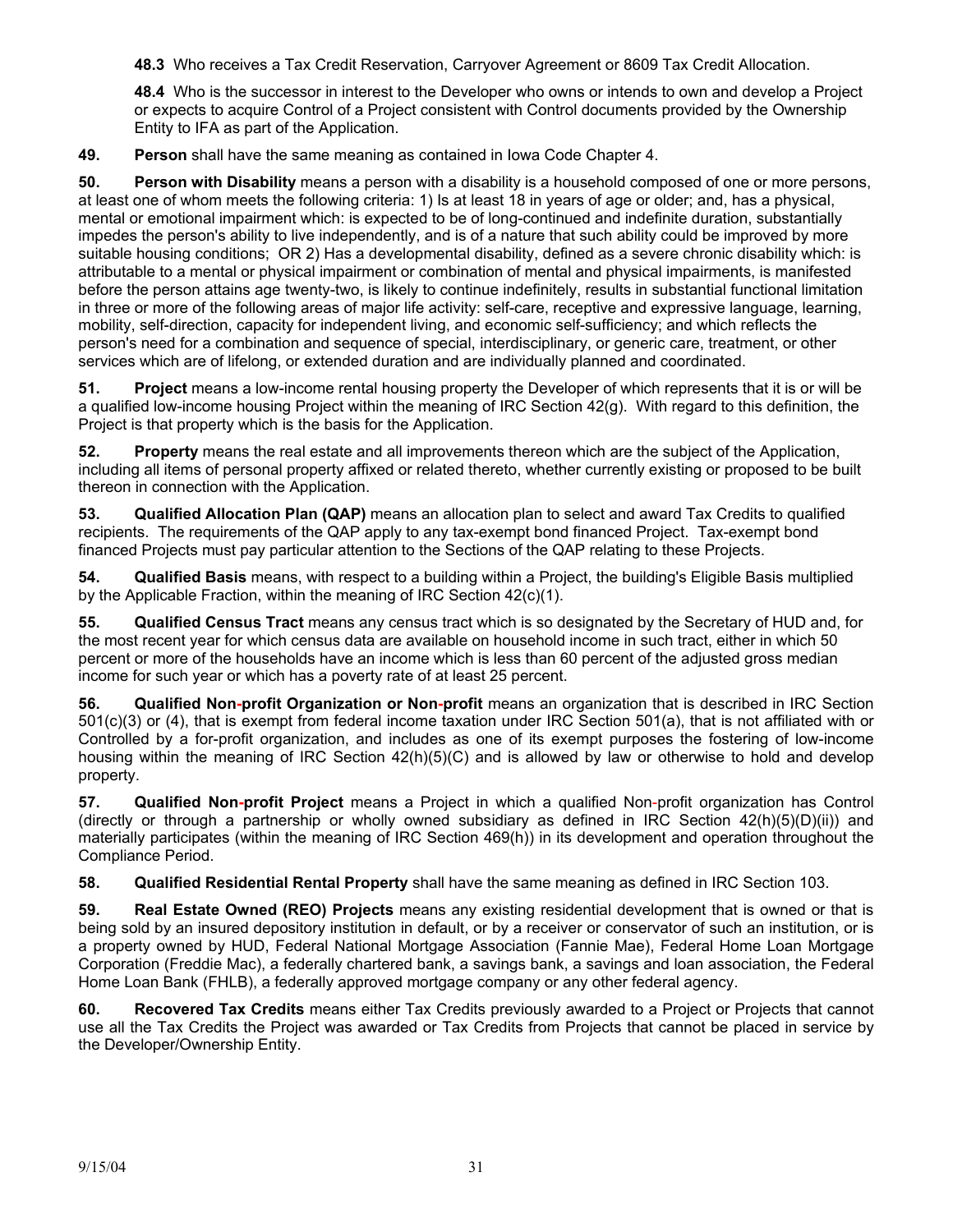**61. Rehabilitation Expenditure** means depreciable expenditures, which are for property or improvements that are chargeable to the capital account and which are incurred in connection with the rehabilitation of a building. Rehabilitation Expenditures are not eligible for Tax Credits unless the expenditures are allocable to or substantially benefit one or more Low-Income Units and the amount of such expenditures during any twenty-four month period selected by the Developer is at least the greater of 10 percent of the Developer's adjusted basis of the building at the start of the twenty-four month period, or \$3,000 per unit. See also, IRC Section 42(e)(2).

**62. Section 1113(3)(A) Elementary School** means an Elementary School in which 75% of children are from low-income families. An attachment to the Application provides the current list of Elementary Schools that meet the Section 1113(3)(A) requirements.

**63. Self-Supported Municipal Improvement District** means a district which has been created and the property therein taxed in accordance with Iowa Code Section 386.

**64. Single Family** means a single-family residence whether detached or vertically attached, including a townhome, duplex, triplex or fourplex.

**65. Single Purpose Setting** means housing that affords people with disabilities the opportunity to receive the services needed to live independently, and receive the peer support, encouragement and assistance that can enhance their overall quality of life.

**66. State Ceiling** means the limitation imposed by IRC Section 42(h) on the aggregate amount of Tax Credit allocations that may be made by IFA during any calendar year, as determined from time to time by IFA in accordance with IRC Section 42(h)(3).

**67. Targeted Small Business** means a business that has been certified as a Targeted Small Business by the Department of Inspections and Appeals. Only businesses meeting the requirements of the program and which are approved and registered with the Department of Inspections and Appeals are considered Targeted Small Businesses for the purpose of Tax Credit Program.

**68. Tax Credit** means the Low-Income Housing Tax Credits issued pursuant to the program, IRC Section 42 and Iowa Code Section 16.52. Tax Credits are determined under IRC Section 42(a) for any taxable year in the Tax Credit Period equal to the amount of the Applicable Percentage of the qualified basis for each qualified low-income building.

**69. Tax Credit Allocation or Reservation** amount means, with respect to a Project or a building within a Project, the amount of Tax Credit IFA allocates to a Project and determines to be necessary for the financial feasibility of the Project and its viability as a qualified low-income housing Project throughout the Compliance Period.

**70. Tax Credit Period** means, with respect to a building within a Project, the period of ten taxable years beginning with the taxable year the building is placed in service or, at the election of the Ownership Entity the succeeding taxable year, as more fully defined in IRC Section 42(f)(1).

**71. Tenants with Special Housing Needs** means affordable housing for large families (units with three or more bedrooms), supportive housing for Persons with Disabilities, housing for Older Persons or Frail Older Persons, (an older person requiring assistance with three or more activities of daily living including assistance with eating (may need assistance with cooking, preparing, or serving food, but must be able to feed self), bathing (may need assistance with getting in and out of the shower or tub, but must be able to wash self), grooming (may need assistance in washing hair, but must be able to take care of personal appearance), dressing (may need occasional assistance, but must be able to dress self) and home management (may need assistance in doing laundry, housework, grocery shopping, or getting to and from activities such as going to the doctor and shopping, but must be mobile; this does not exclude persons in wheelchairs or those requiring mobility devices), Transitional Housing for the homeless, housing for persons diagnosed with AIDS, or housing for families participating in organized programs to achieve economic self-sufficiency.

**72. Total Project Cost** means the total costs reflected in the Application.

**73. Transitional Housing** means a unit that contains sleeping accommodations, a kitchen and bathroom facilities and is located in a building which is used exclusively to facilitate the transition of homeless individuals to independent living with 24 months and in which a Governmental Entity or qualified Non-profit organization provides such individuals with temporary housing and supportive services designed to assist such individuals in locating and retaining permanent housing.

**74. Unallocated or Unreserved Tax Credits** means Tax Credits that were not awarded by IFA during its most recent round of allocation or are returned to IFA during the current year. These Tax Credits would be eligible for redistribution in accordance with the rules of IFA or may be carry forwarded to the next year's allocation cycle.